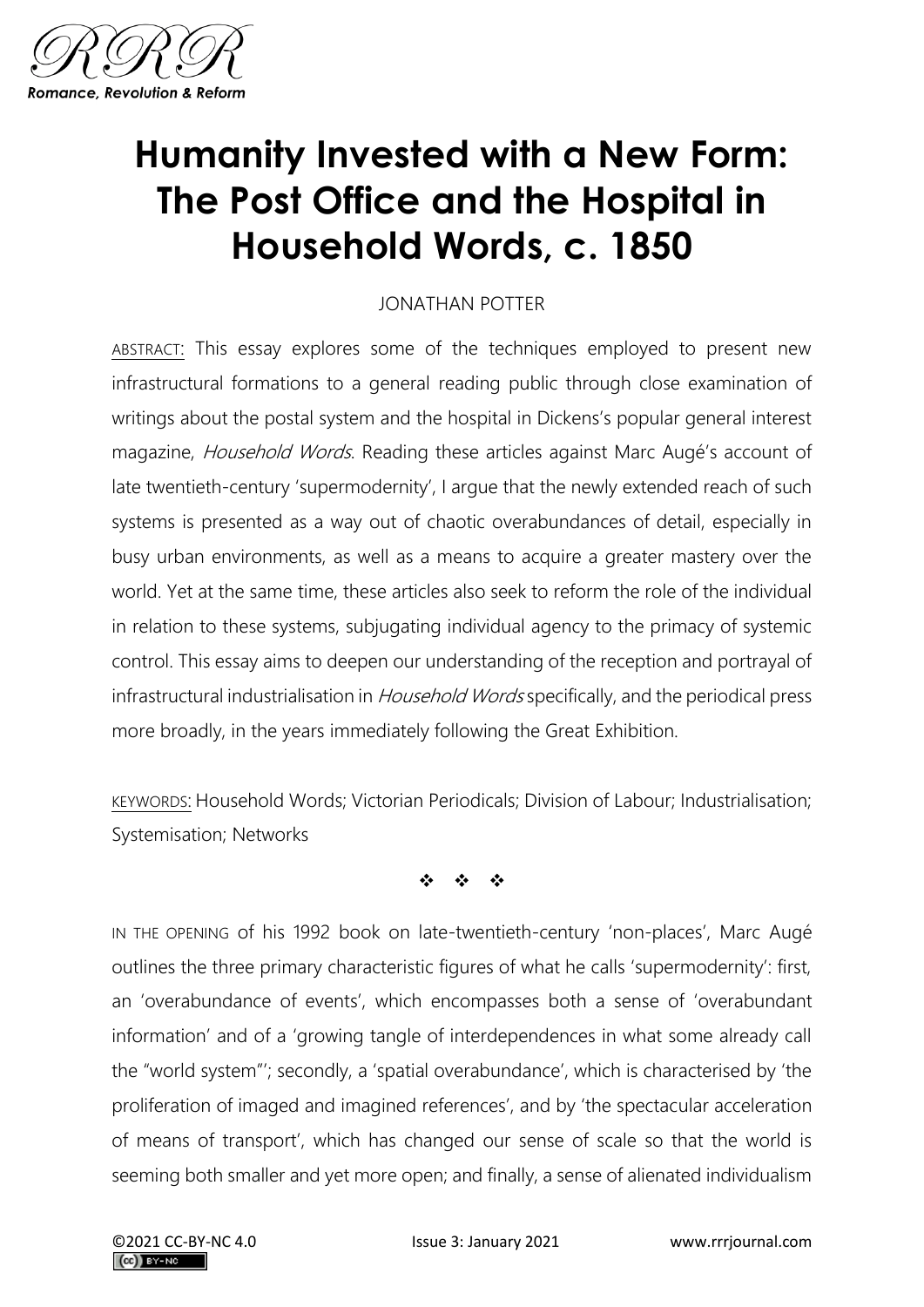

generated from the 'individualization of references', in which all meaning is available to individual interpretation and all interpretation can be critiqued as an individual's interpretation.<sup>1</sup> Scholars in Victorian studies are likely to recognise similarities between Augé's first two figures and Victorian remarks about the world becoming smaller or closer in writing on telegraphy and railways. We might also see parallels between the way Victorian pictures became mass commercial objects that claimed to bring the world into one's parlour (or at the least to a nearby exhibition hall), and Augé's account of 'the proliferation of imaged and imagined references' across our myriad screens, which 'assemble before our eyes a universe that is relatively homogenous in its diversity'.<sup>2</sup>

For those writing at the mid-nineteenth century, similar shifts in scale and in what space and time meant to lived experience were not so much reformations of a previous system, but an entirely new way of being. The lead article in the launch issue of The Engineer and Machinist and Engineering and Scientific Review, for example, extolled the ability of the railway to open 'wide fields for commercial and industrial enterprise', and to establish 'new communities of skilful and busy artisans', through transit 'so swift and easy, that to be *here, there, and everywhere* is almost a truism<sup>'3</sup>. The 'electric flash' of the telegraph, meanwhile, was described as effecting an unprecedented level of communication, 'annihilating time and space'.<sup>4</sup> These new public institutions and systems had significant socio-cultural potential, as the address of Charles Ellet, president of the Schuylkill Navigation Company in Pennsylvania (reproduced in issue 2

<sup>&</sup>lt;sup>1</sup> The author would like to thank the Victorian Popular Fiction Association for the Mary Eliza Root prize (2019) which provided the means for archival research used in this article. Marc Augé, Non-Places: An Introduction to Supermodernity, trans. by John Howe, 2<sup>nd</sup> edn (London: Verso, 2008), pp.23-33.

 $2$  This has been extensively covered since the publication of Wolfgang Schivelbusch's classic The Railway Journey: The Industrialization of Time and Space in the Nineteenth Century (Oakland, California: University of California Press, 1979, repr. 2014). See, for example, Richard Menke, Telegraphic Realism: Victorian Fiction and Other Information Systems (Redwood City, California: Stanford University Press, 2007); Alison Byerly, Are We There Yet?: Virtual Travel and Victorian Realism (Ann Arbor: University of Michigan Press, 2013); Transport in British Fiction: Technologies of Movement, 1840-1940, ed. by Adrienne E. Gavin and Andrew F. Humphries (London: Palgrave Macmillan, 2015).

<sup>&</sup>lt;sup>3</sup> 'The Progress of Invention', The Engineer and Machinist and Engineering and Scientific Review, 1 (March 1850), pp.1-2 (p.1).

<sup>4</sup> Ibid., p.1.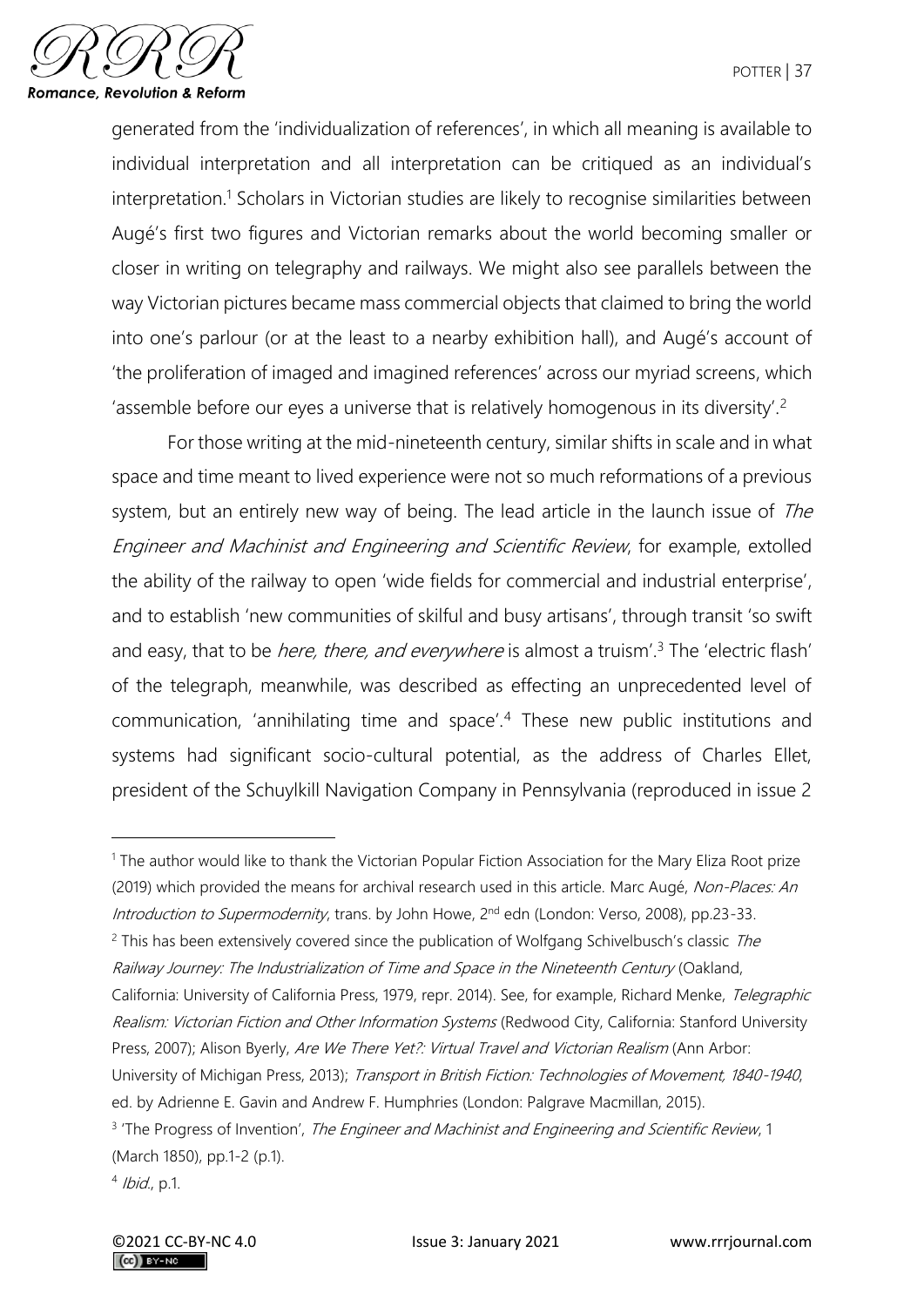

of *The Engineer and Machinist*), pointed out: '[m]en know themselves and each other better; national characteristics are obliterated; it seems that humanity is invested with a new form; organisation is established between states, and between continents'.<sup>5</sup>

In the effusive Victorian descriptions of new systems like the railway, something akin to supermodernity's overabundances of event and space might thus be identified in the texts of the nineteenth century. The significance of these systems, however, was entirely different. Rather than prompting a reflexive turn inwards to individual subjective interpretation, as in Augé's third figure of supermodernity, in the 1850s, large-scale systemisation elicited a very different kind of reformation of self and system. In this essay, I explore this reformation by analysing some of the techniques employed to present new infrastructural formations to the readers of Charles Dickens's popular general interest magazine *Household Words*, concentrating on two articles about the postal system and the hospital. There are obviously important distinctions to be made between these disparate systems and the forms they took, but, as will be seen in these articles, such distinctions could be lost to the overwhelming sense of rationalised systemisation that pervades each example. For a generation that had lived through such rapid developments, from the stage coaching of the 1820s to the railways and penny post of the 1840s and 1850s, to the new promises of the telegraph, it is plausible that a general sense of rationalisation and systemisation might overwhelm the changing details of any given system. These articles from *Household Words* are significant primarily not because of their subjects—the post office or the hospital—but because of how they portray these subjects.

Augé's work forms a backdrop to my reading of these two texts, acting as a comparative framework to foreground the historical specificity of each text. That is, I intend to use Augé's work not to read back and claim trajectories of historical change (or worse, 'progress') but to do exactly the opposite – I foreground the similarities in order to more ably avoid taking them at face value, whilst remaining alert to divergences and historical specificity. In doing so I borrow from Caroline Levine's innovative study of forms – taken broadly to mean the structures, configurations, and

<sup>&</sup>lt;sup>5</sup> 'Influence of Coal on the Progress of Mankind', The Engineer and Machinist and Engineering and Scientific Review, 2 (April 1850), pp.56-57 (p.57).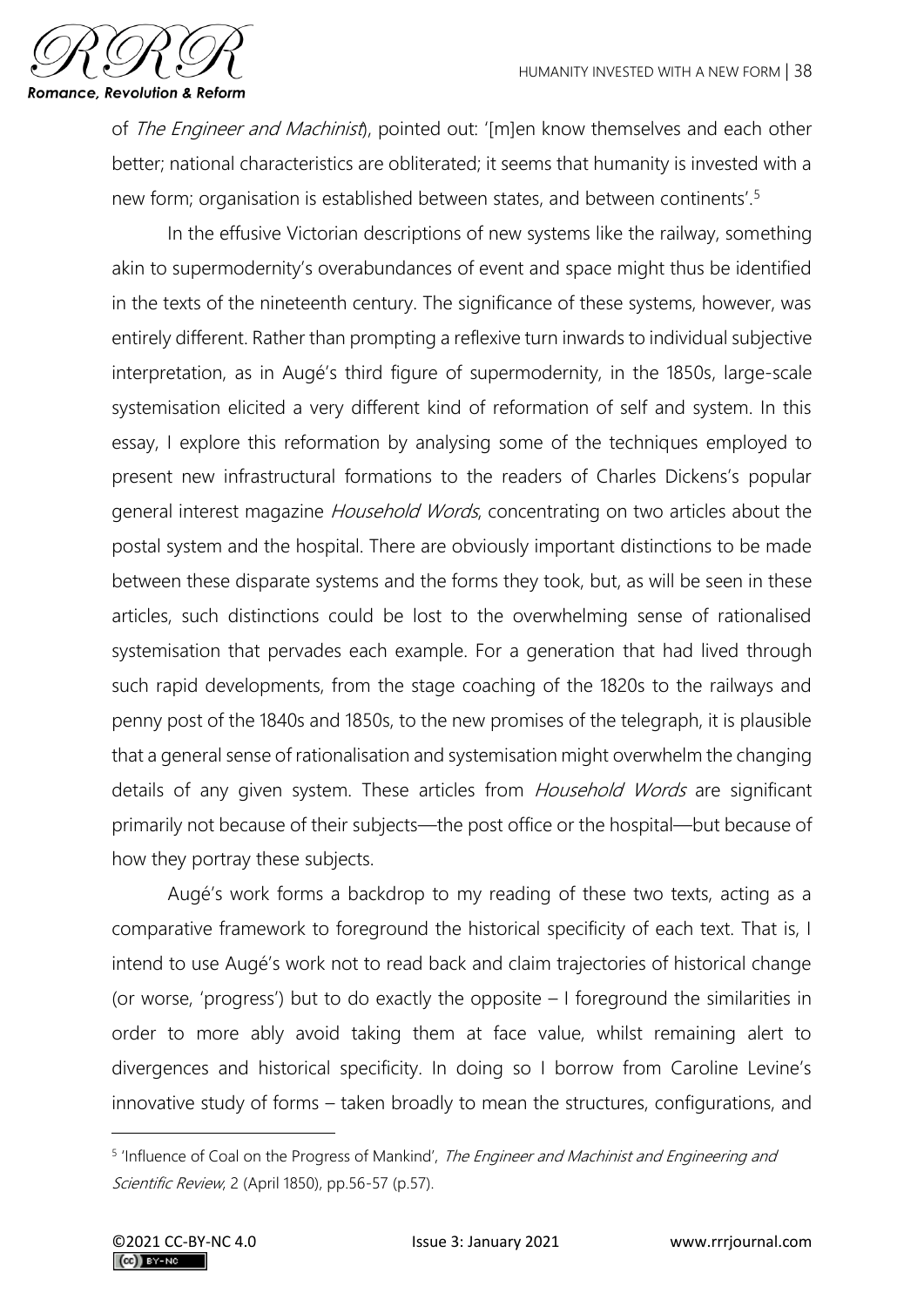

patterns we identify both in texts and in the physical and socio-political world around us. Levine approaches forms through their 'affordances'—the potential uses and meanings latent in them—thereby enabling an understanding of 'both the particular constraints and possibilities that different forms afford, and the fact that those patterns and arrangements carry their affordances with them as they move across time and space'.<sup>6</sup> Thus, although we might to some extent see a replication or re-enactment of nineteenth-century systems and institutions in supermodernity, under closer examination we find that this is because the formal elements—organising principles and configurations—have repeated while the particulars and the values ascribed to them have shifted. Using Augé's account of supermodernity as a comparison will help separate the form from the content, or in other words, separate the thing itself—the hospital, the post office—from the historically particular uses and meanings ascribed to it.

In a similar way, we might also compare the form of a text and the form of a public institution described in it, for instance the hospital, and ask questions about how the one teases out certain values latent in the other. In what follows, I will discuss how the forms of journalistic articles in Household Words complemented, even replicated, the forms of the social institutions they described, in order to enact a certain formal relation between reader and society. This relation, then, is what I mean when in my title I repurpose the line from Charles Ellet that 'humanity is invested with a new form'.

The periodical, Household Words (1850-1859), 'conducted' by Charles Dickens but written by a multitude of writers—some famous (such as Wilkie Collins, Harriet Martineau, and Elizabeth Gaskell, as well as Dickens himself) and some less well known—was a unique entry into the periodical market in 1850. Aimed squarely at a middle-class readership with a price of two pence for weekly issues or nine pence for monthly numbers with wrappers, Household Words intended to combine entertaining, vibrant prose with intelligent, original journalism, both in fiction and non-fiction (often blurring the line between the two). In relation to industrialisation, on the one hand Household Words campaigned for factory workers' safety and, in featuring Dickens's

<sup>&</sup>lt;sup>6</sup> Caroline Levine, Forms: Whole, Rhythm, Hierarchy, Network (New Jersey: Princeton University Press, 2015), p.6.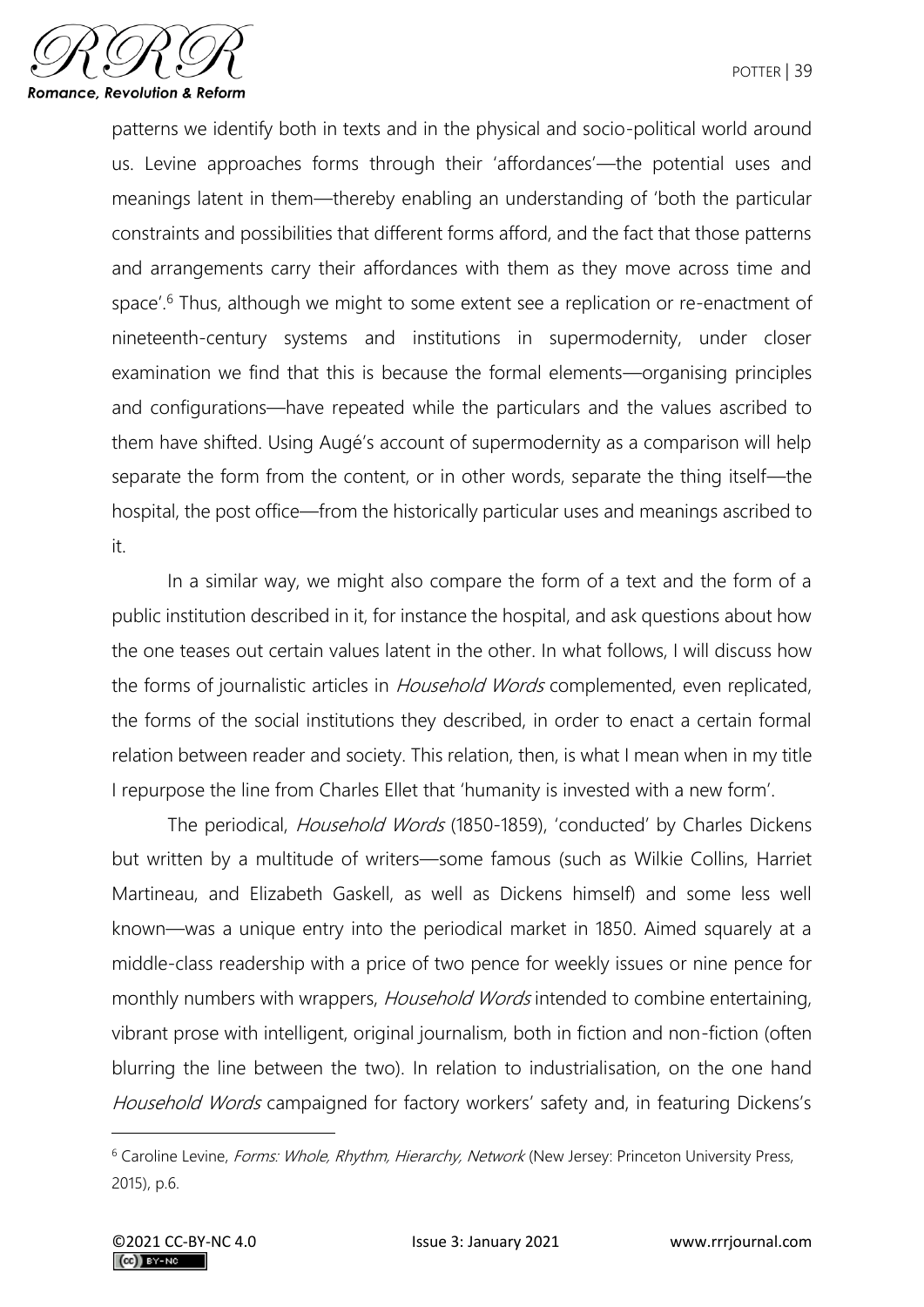

own novel Hard Times (1854) highlighted some of the human costs of industrialisation. On the other hand, as Catherine Waters points out, such views were not ubiquitous and, overall, the magazine's stance was ambivalent and complex.<sup>7</sup> As an assemblage of many writers, the magazine did not present a single worldview or ideology, and part of its challenge to scholars is its multiplicity: there were over 380 contributors (including ninety women), though, as John Drew notes, a small group of male writers wrote many of its articles in line with Dickens's 'broadly Liberal agenda'.<sup>8</sup>

Despite this multiplicity, Dickens did intend the journal to have a unifying identity across its disparate parts, albeit a diffuse one that is difficult to pin down. Jonathan V. Farina has shown how *Household Words* invoked a sense of 'deep character', an ineffable sense of identity stemming from its sometimes contradictory articles, through a rhetorical approach that combined practical observations with an 'affective, spiritual subjectivity'.<sup>9</sup> Thus, Farina argues, 'Dickens could imagine that the form of his journal would represent deep character whatever the specific content of its individual articles'.<sup>10</sup> Indeed, Farina makes a persuasive case that the subjectivity in Dickens's journal—the way objects are personified for instance—functions as a 'clear epistemological unit' within an 'earnest, non-fictional mode of representation'.<sup>11</sup> In an article on a paper mill, for example, Farina finds the paper itself is presented as an embodiment not just of

<sup>&</sup>lt;sup>7</sup> See Catherine Waters, Commodity Culture in Dickens's Household Words: The Social Life of Goods (Aldershot: Ashgate, 2008) p.6-7; p.83-96. Furthermore, as Tamara Ketabgian demonstrates, even in Dickens's novel *Hard Times*, the tension between human and machine is not as clear cut as it might seem, conveying 'a more porous and productive relation among human nature, industrial technology, and that most contested of topics—emotion'. Tamara Ketabgian, The Lives of Machines: The Industrial Imaginary in Victorian Literature and Culture (Ann Arbor: University of Michigan Press, 2011) p.48 <http://dx.doi.org/10.3998/dcbooks.9544598.0001.001>.

<sup>&</sup>lt;sup>8</sup> John Drew, 'Household Words', in *Dictionary of Nineteenth-Century Journalism in Great Britain and* Ireland, ed. by Laurel Brake and Marysa Demoor (Gent; London: Academia Press and the British Library, 2009) pp.292-93 (p.293).

<sup>9</sup> Jonathan V. Farina, 'A Certain Shadow: Personified Abstractions and the Form of Household Words', Victorian Periodicals Review, 4.42 (2009) pp.392-415 (p.400); Farina, 'Characterizing the Factory System: Factory Subjectivity in "Household Words"', Victorian Literature and Culture, 1.35 (2007), pp.41-56. <sup>10</sup> Farina, 'A Certain Shadow', p. 400.

 $11$  Ibid., p.408.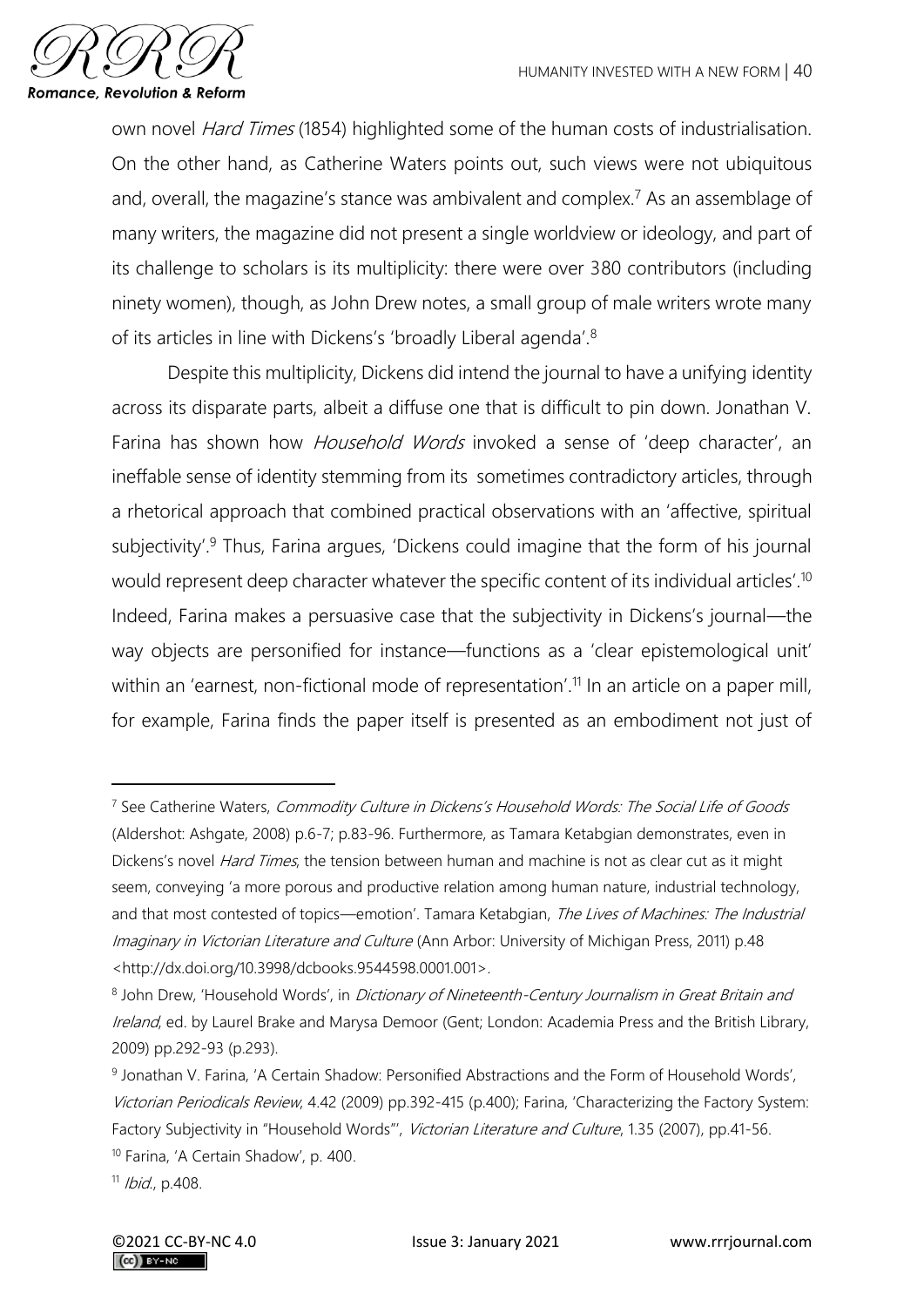

'future progress' but of 'the narrator himself and thus the capacity for narrative and emotional meaning where rags [from which the paper is manufactured] had only monetary value'.<sup>12</sup> However, as I hope to demonstrate, in *Household Words* the use of this epistemological unit, this way of presenting a physical object or social institution as though their values are personal and human, is not politically neutral but works to constitute a specific relation between self and society. My argument is that these two journalistic articles about public institutions, through their use of subjectivity and narrative character, elide the differences in institutional particularities, forms and structures, in order to enact—or at least emphasise—specific sets of meanings latent in those forms.

I make this argument through detailed analysis of two articles published around the time of that most emblematic symbol of Victorian industrialisation, the Great Exhibition of 1851: 'Valentine's Day at the Post-Office', an 1850 article by Charles Dickens and William Henry Wills, and an article by Frederick Knight Hunt from the following year entitled 'Twenty-Four Hours in a London Hospital'.<sup>13</sup> Dickens and Wills' article, published in the inaugural issue of *Household Words*, acted, in Harry Stone's words, as a 'prototype' for what Dickens called the 'process' article.<sup>14</sup> Stone's observation is borne out by examination of Knight Hunt's article the following year, which takes the formal elements from Dickens and Wills and applies them to the hospital. By reading the two articles together in this way, I outline the beginnings of a general formal approach to documenting rationalized systems which posits a formal relation between public institution and the individual.

<sup>12</sup> Farina, 'Characterizing the Factory System', p.48.

<sup>&</sup>lt;sup>13</sup> Charles Dickens and William Henry Wills, 'Valentine's Day at the Post-Office', Household Words, 30 March 1850, pp.6-12 (p.9) <http://www.djo.org.uk/household-words/volume-i/page-6.html> [Accessed: 02/11/2019]; Frederick Knight Hunt, 'Twenty-Four Hours in a London Hospital', Household Words, 8, February 1851, pp.457-465 <http://www.djo.org.uk/household-words/volume-ii/page-457.html> [Accessed 30/05/2019].

<sup>&</sup>lt;sup>14</sup> Harry Stone, 'Introduction', in The Uncollected Writings of Charles Dickens, Household Words, 1850-59, ed. by Harry Stone, 2 vols, repr. <http://www.djo.org.uk> [Accessed: 09/10/2020].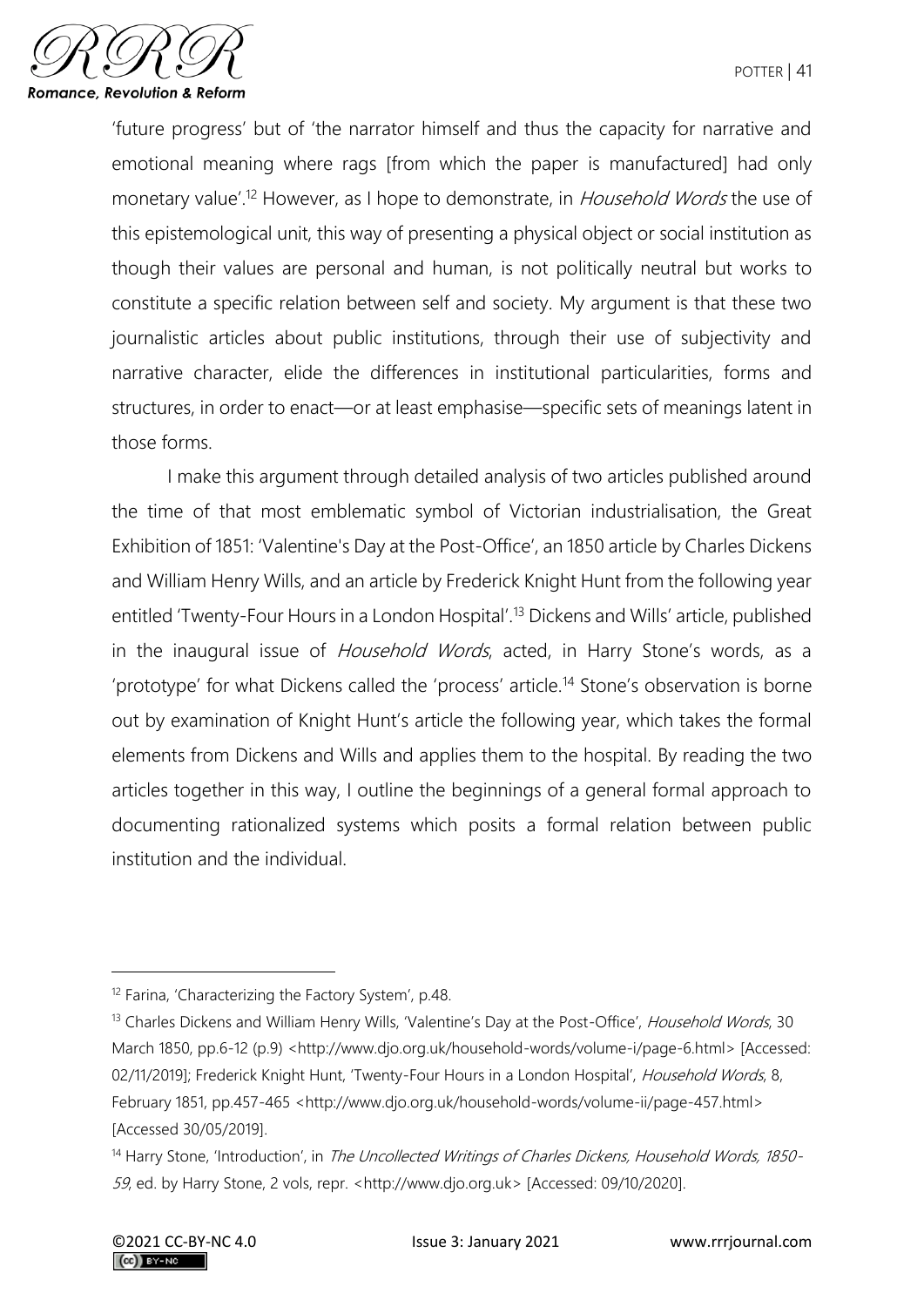

## 1. THE POST OFFICE

In 1850, Charles Dickens and William Henry Wills wrote an account of one of the century's newly massive systems, on one of its busiest days – the General Post Office on Valentine's Day. The article begins with a description of 'an individual who bore not the smallest resemblance to a despairing lover, or, indeed, to a lover in any state of mind', posting three letters – one stamped, one unstamped, and one paid for with coins at the counter. He then joins his accomplice and they enter the post office to observe, using the letters as 'tracers for mapping [the] network', as Richard Menke puts it in his excellent account of the Victorian postal system.<sup>15</sup> The article, at the mid-point of the century, neatly demonstrates how one might look for order in the systematised social institutions of the age which, as mass entities, defied observation. Dickens and Wills point to the almost constant operation of the system to indicate scale ('six nights every week, all through the rolling year!'), while using temporal units to rationalise that scale into discrete elements.<sup>16</sup> Dickens and Wills take the temporal demarcations used in the sorting office and use them as regular discourse markers; paragraphs are introduced with chronological development, such as '[w]hile this dialogue was going on', and direct temporal signposts – for example, '[s]uddenly it struck six', and '[t]he clock now struck eight'.<sup>17</sup> Towards the end of the article, the narrator explicates this, announcing that time 'is the most striking peculiarity of the extraordinary establishment'. 'Everything is done on military principles to minute time', they write, with such precise 'drill and subdivision of duties' that the offices would go from a noisy, crowded environment before the hour, to 'hardly a light or a living being visible' by ten minutes past the hour.<sup>18</sup>

The article makes a large system observable, therefore, by looking at small constituent parts and then multiplying up to scale. Chronology is crucial here, as what is done in a minute is multiplied to an hour, and what is done in a night, is multiplied to 'six nights every week, all through the rolling year!' but so, too, are material aspects

<sup>&</sup>lt;sup>15</sup> Menke, *Telegraphic Realism*, p.51.

<sup>16</sup> Dickens and Wills, 'Valentine's Day at the Post-Office', p.9.

<sup>17</sup> *Ibid.* pp.8-11.

<sup>18</sup> Ibid., p.11.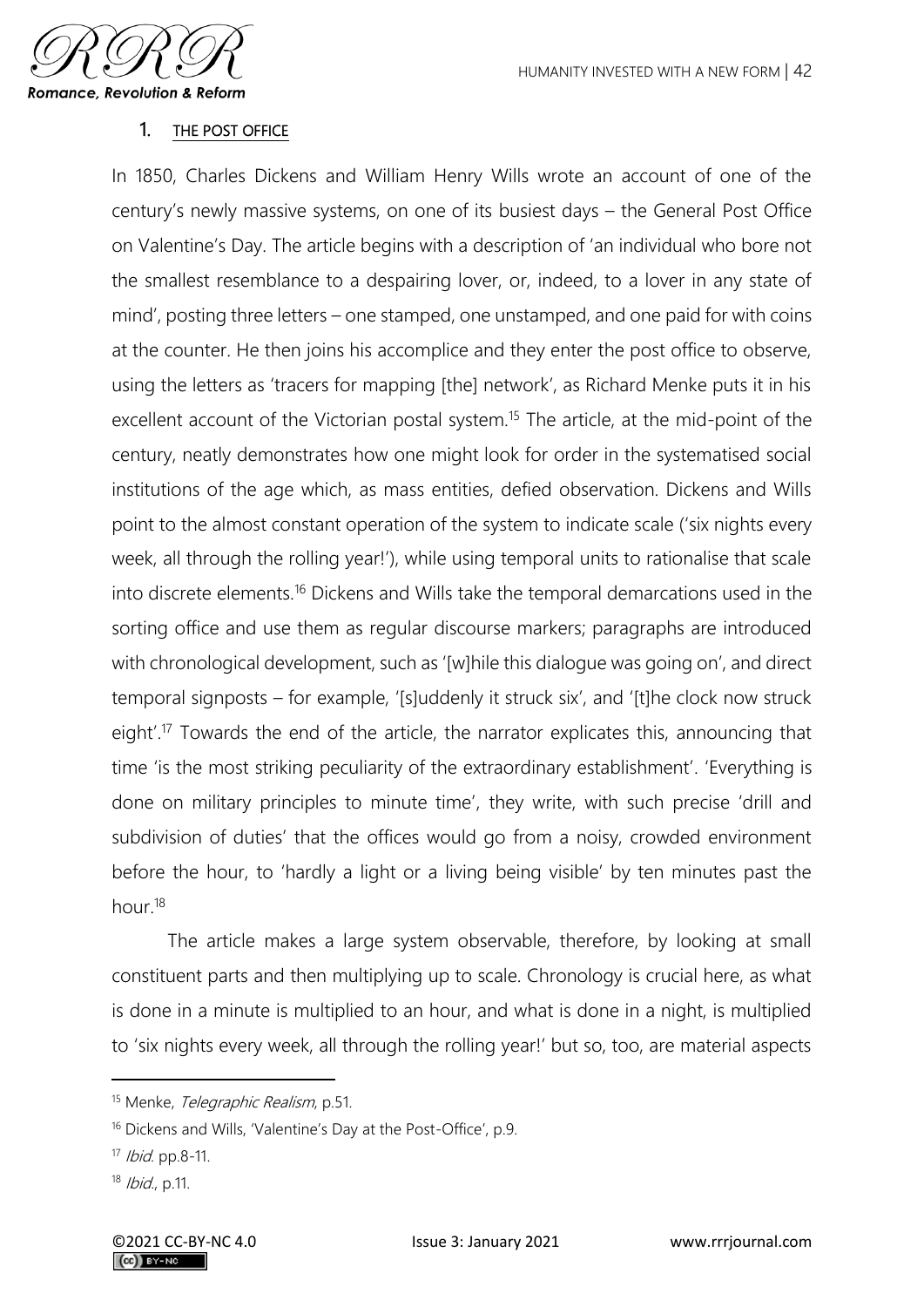

of the system.<sup>19</sup> Dickens and Wills begin by dividing up geographical space: '[the] Great National Post-Office in St. Martin's-le-Grand is divided into halves by a passage', where 'huge slits gape for letters, whole sashes yawn for newspapers, or wooden panes open for clerks to frame their large faces'.<sup>20</sup> These small-scale divisions relate to larger ones: 'the southern side is devoted to the London District Post, and the northern to what still continues to be called the "Inland Department," although foreign, colonial, and other outlandish correspondence now passes through it'.<sup>21</sup> The article begins by describing the posting of a single letter, before moving onto the reproduction of a numerical ledger of the number of letters posted every hour that day. Dickens and Wills take care to describe in detail the different types of post and the numbers processed, moving fluidly between these abstract recitations of figures to descriptions of concrete details as they observe the process in action. In doing so, they simultaneously emphasise the system's large scale whilst attempting to delineate its scope and workings.

In the mid-nineteenth century, the process of extrapolating a whole from disparate fragments enabled mid-century readers to conceptualise the otherwise unobservable (or only partially observable) systems that formed in this newly industrialised society, including the periodical press itself. Waters notes that Household Words was forced to find 'new ways of representing magnitude' as it wrestled with 'the new gaps in knowledge created by industrialisation'. <sup>22</sup> These new techniques included graduated calculations, and explorations of the manufacture and origins of massproduced goods, which linked industrial manufacture to everyday objects. Most readers would likely have also been accustomed at this point to the process by which geologists and naturalists extrapolated large-scale systems and process from small, fragmentary artefacts and relics (perhaps most famously Georges Cuvier and, later, Charles Darwin). Indeed, some readers may also have been familiar with the parable of the blind men and the elephant: long before John Godfrey Saxe's popular poem 'The Blind Men and the Elephant' (1872), Charles Knight's *Penny Magazine* published a short piece entitled

 $19$  Ibid., p.9.

 $20$  *Ibid.*, p.6.

<sup>21</sup> Ibid., p.8.

<sup>22</sup> Waters, p.97.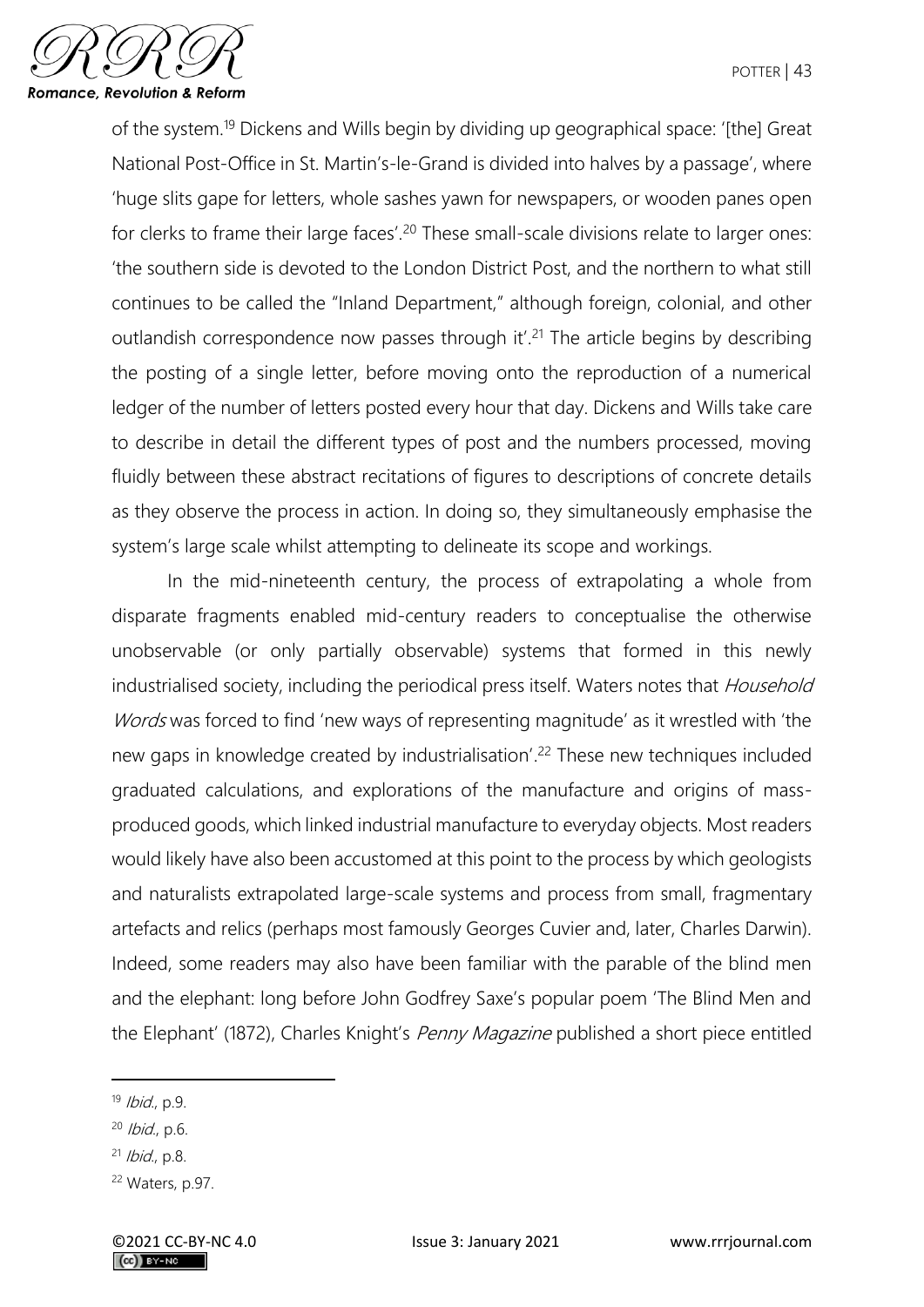

'The Partial and the Comprehensive – a Hindustanee Parable' (1843).<sup>23</sup> In Knight's version, the inhabitants of a village of blind men each recount what they touched of the elephant to 'an old blind man of some judgement'. On hearing that the creature was like a 'plantain-tree', a 'winnowing-fan', a 'snake', and a 'pillar', the old man correctly identifies the different parts of the elephant they have touched. 'In this way', the story concludes, 'the old man, uniting all their conjectures, made out something of the form of the elephant'. It is not coincidental that the parable makes use of blindness; the point is that true understanding (and therefore mastery) of the world around oneself does not come only through perception or interaction (seeing, touching, etc.) but through the abstract interpretation and understanding of perceptual data. So, too, the systems of 'civilisation' that sprung up in the nineteenth century are presented to readers as physical interventions that represent, or are made useful through, intellectual abstraction. Examples abound of this intellectual sense-making technique. For example, in another of Knight's publications, the companion to the Society for the Diffusion of Useful Knowledge's Almanac or, Year-book of General Information for 1853, the meaning of a railway line is extrapolated beyond its physical properties, described as being more than simply a set of iron rails but 'a line of civilisation.<sup>'24</sup> Similarly, telegraph lines are presented as 'lines of thought.'<sup>25</sup>

Industrialised systems tend to be valued in this abstracting process as key forms or practices of 'civilisation'. In Charles Knight's London (1841), for example, J. C. Platt writes that without the post office 'the whole world would be thrown backward in civilization, and all the springs by which it is urged onward would lose some portion of their elasticity<sup>'.26</sup> In Knight's Companion to the Almanac; or, Year-book of General Information for 1853, readers are told that the telegraph in the central United States is especially striking because it 'contrasts more forcibly with the semi-civilised condition

<sup>&</sup>lt;sup>23</sup> 'The Partial and the Comprehensive – A Hindustanee Parable', *The Penny Magazine*, 1 April 1843, p.124.

 $24$  'Railways of the Continent and America', in *Companion to the Almanac; or Year-Book of General* Information for 1853 (London: Charles Knight, 1853) pp.68-85 (p.68).

<sup>&</sup>lt;sup>25</sup> 'Electric Telegraphs', *Companion to the Almanac* (1853) pp.34-53 (p.43).

<sup>&</sup>lt;sup>26</sup> J. C. Platt, 'LXVIII. The Post Office', in *London*, ed. by Charles Knight, 6 vols (London: Charles Knight, 1841) III, pp.273-288 (p.273).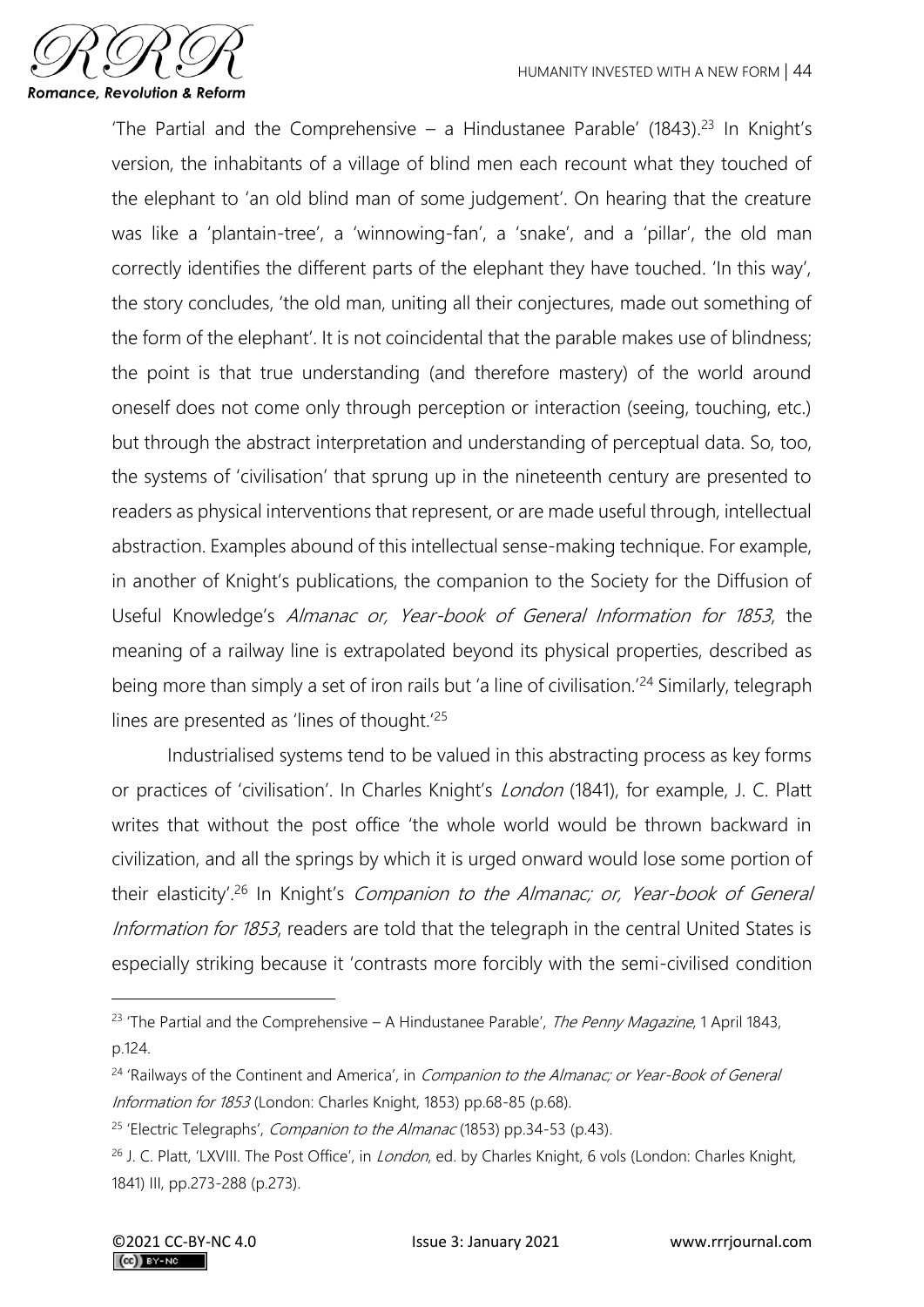

of those regions only a few years ago', while the railways are more important to continental Europe than Great Britain, as they ensure that 'prejudices of race and of creed should be softened down by intercommunication', and 'each country should benefit from the produce of others by interchange'.<sup>27</sup> Although these articles give practical information on line gauges and lengths and different systems and so on, such particularities are occluded by the final, ultimately abstract, analysis. The individual railway carriage or line, although the products of precise engineering, are details that become subordinated to the overall railway system. The physical material of the system is then reconceptualised into an abstract system. As a result, the reader is taken from tangible particulars like lines, carriages, and signalling devices to overarching systems of railways and telegraphs and post and then, finally, these systems become extensions of personal actions – of communication, of thought, or, at the social level, 'civilisation'. Dickens and Wills' article uses a similar strategy: it moves fluidly from the journeys of specific letters, and the physical spaces and temporal rhythms of the organisation, to the abstract statistics that outline the system as a whole, and finally gestures to further abstractions that apply the underlying logic more broadly.

Charles Knight was closely acquainted with Dickens, who personally requested his services as a writer for *Household Words*. Knight obliged with twenty articles between 1850 and 1852, including a series, 'Illustrations of Cheapness', which explored the manufacture of various 'cheap' commodities. Two things stand out from this series: first, that Knight is keen to outline the 'principles' of cheap manufacture, especially the division of labour (citing Adam Smith in the first article of the series – an account of Lucifer matches); and second, that labourers and workers are largely glossed over as parts of the overall machine or system.<sup>28</sup> Knight variously comments on the 'facility of habit' and skill 'which makes fingers act with the precision of machines', and tends to ignore the other human aspects of the work, such as who the people are, what they

<sup>&</sup>lt;sup>27</sup> 'Electric Telegraphs', p.43; 'Railways of the Continent and America', p.68.

<sup>&</sup>lt;sup>28</sup> For a similar depiction, see Harriet Martineau's series of factory visits in Household Words. See also Ketabgian, pp.35-36; Farina, 'Characterizing the Factory'; Waters, pp.95-99.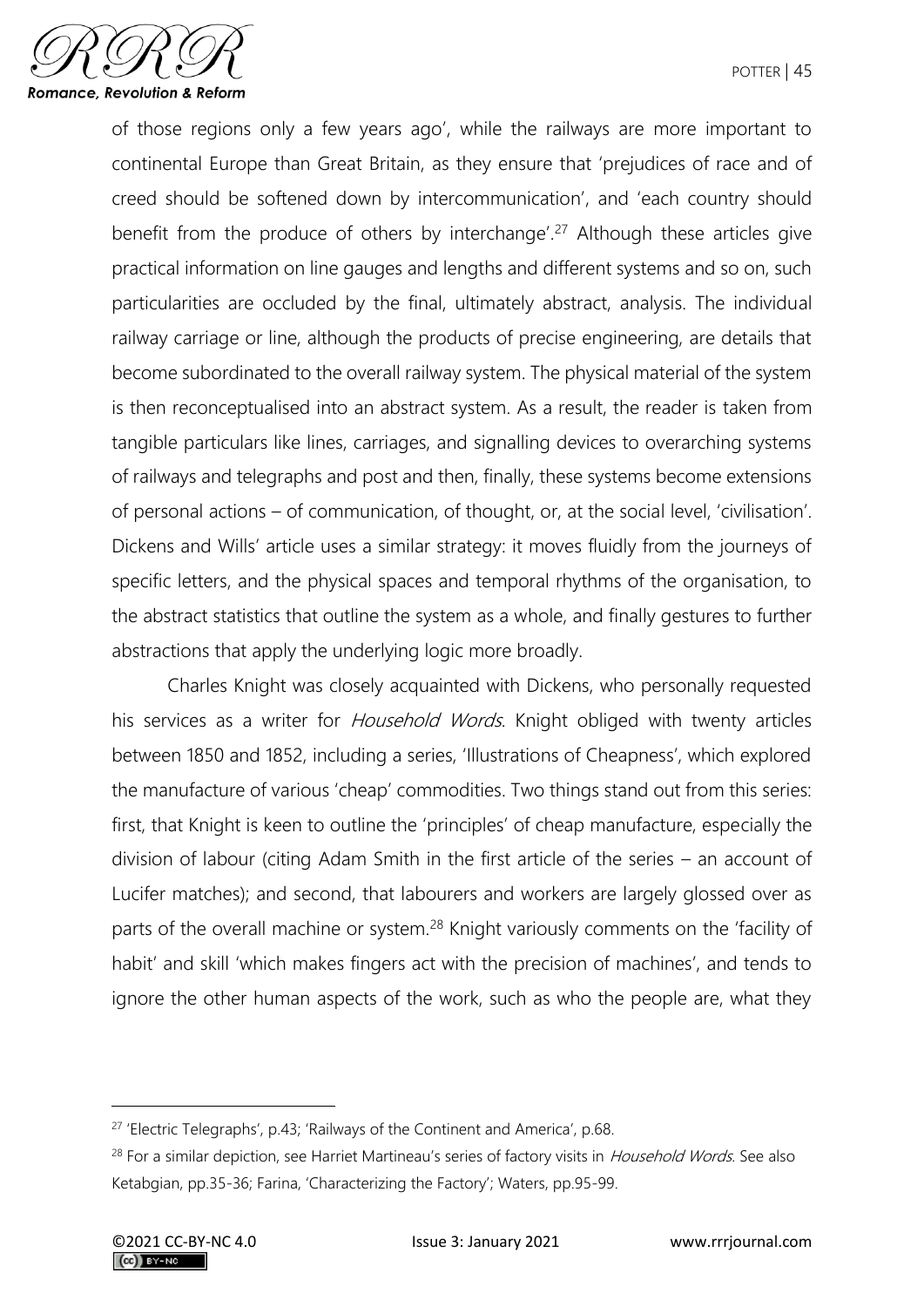

look like, and what they say or think.<sup>29</sup> Knight is firmly in favour of the division of labour as a principle of 'cheapness', but he also implies that divided labour can be mindless, mechanical labour.<sup>30</sup> Readers, then, were being taught division as a principle and this principle—if taken to also include its inverse, multiplication—applies across a wide range of contexts.<sup>31</sup> Like the railway or telegraph, the forms of the system—its processes and organising principles—are not restricted to physical apparatus, but are extrapolated and reapplied across a range of particulars. In this way, people and machines become conflated because they share the same formal characteristics of repetition and regularity within the division of labour.

The system emerges, in Dickens and Wills' article, from the chaos of particulars, some of which are themselves abstract, vague, or open to variation and interpretation. 'All the history of the time', they argue, 'all the accidents, all the vanities, all the changes, all the realities,' are, despite appearances, 'really in a system of admirable order, certainty, and simplicity'.<sup>32</sup> Here, we can see something similar to the compression of space and time that Augé finds in supermodernity, but rather than positioning the reader in a place of interpretation, Dickens and Wills do the reverse. The chaos and confusion of reality, or 'realities', is, in their view, rationalised, simplified, and made certain by the large-scale system. Whereas the description of the telegraph as 'lines of thought' in the Society for the Diffusion of Useful Knowledge's 1853 Almanac might seem to empower the reader, Dickens and Wills position the individual's limited powers

<sup>32</sup> Dickens and Wills, 'Valentine's Day at the Post-Office', p.9.

<sup>&</sup>lt;sup>29</sup> Charles Knight, 'Illustrations of Cheapness [i]: The Lucifer Match', Household Words, 3.1, 13 April 1850, pp.54-57 (p.57).

<sup>&</sup>lt;sup>30</sup> See Waters, pp.86-92, for a comparative analysis of two articles on glass factories – one by Dodd for Knight's Penny Magazine, and one by Dickens and Wills (likely drawing on Dodd's article) for Household Words.

<sup>&</sup>lt;sup>31</sup> George Dodd, another recruit from the Society for the Diffusion of Useful Knowledge publications, provides an exemplar of this in a list-like article that describes an array of engineering feats, such as boilers, bridges, steamships, lighthouses, cranes and houses, which were made possible by a new construction process using iron plate and rivets. The article reduces each construction—described with numerical measurements to emphasise scale—to its smallest constituent parts, the plate and the rivet, which are measured in fractions of an inch. See George Dodd, 'The Present Hollow Time', Household Words, 128.5, 4 September 1852, pp.589-593.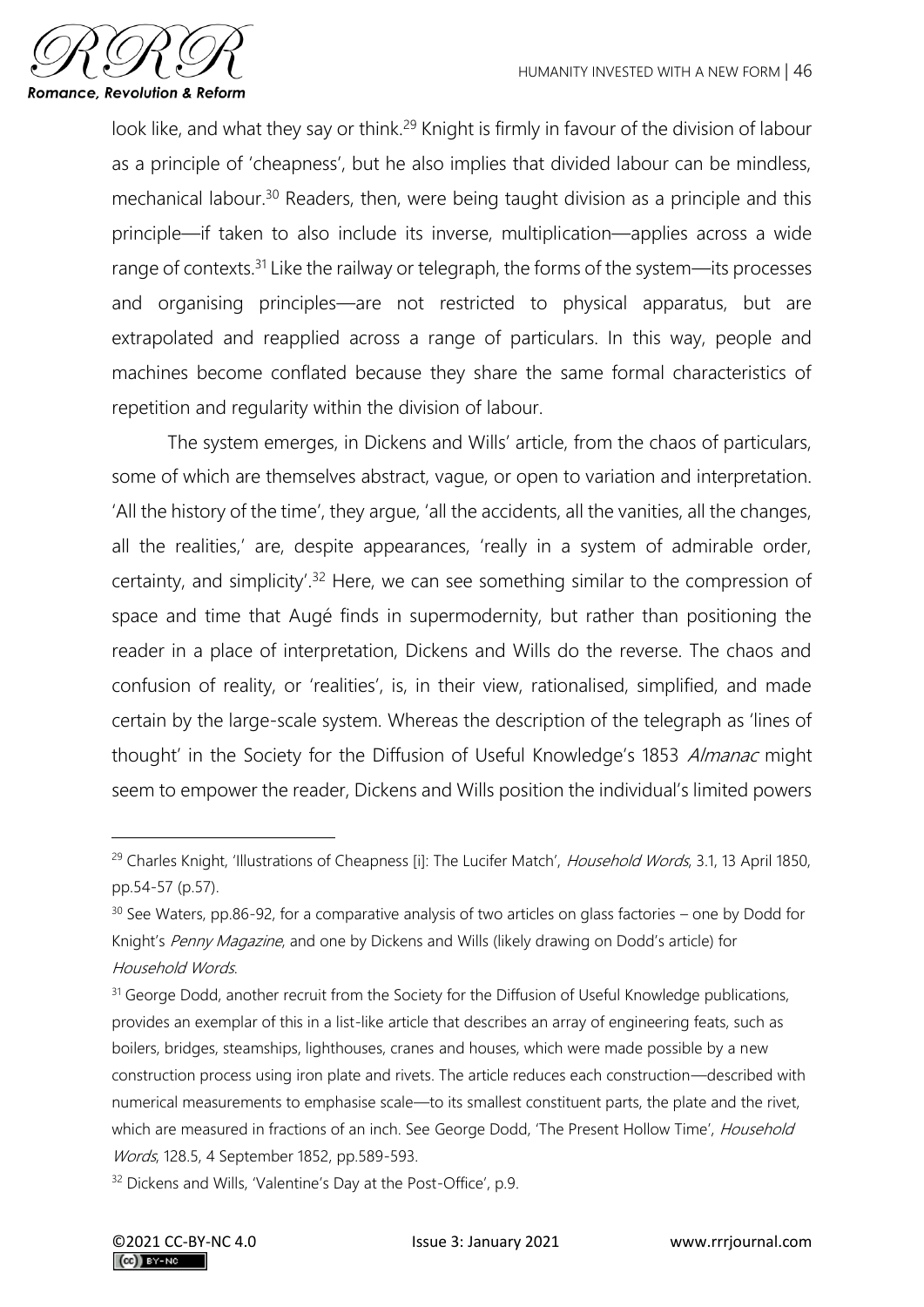

to organise and master reality as subordinate to the powers of the system. The processes of division and multiplication, as outlined in the parable of the elephant, only empower the observer if they are able to comprehend and then synthesise all of the parts. In Dickens and Wills' article, the multivarious particulars make such synthesis nigh on impossible: we are not taken through a series of calculations or logical steps to reach the whole, but simply assured that it is a rational system.

Farina argues that 'deep character' in Household Words is formed from rhetorical moves that combine 'affective, spiritual subjectivity' through an 'idiom of mystery and secrecy', with objective, observable facts, often figured via 'self-division, paradox, and synecdoche<sup>', 33</sup> In this reading, such moments enact a specific mode of non-fiction, a 'clear epistemological unit', which invokes within the journal a sense of a unified, if sometimes self-contradictory, identity. Dickens and Wills' article on the post office complicates this impression however, as the narrative character is both impersonal and cognitively inadequate to the task. It might seem odd to say it is impersonal, given that the article begins with two characters who seem to represent Dickens and Wills, from a twenty-first-century perspective at least. Nonetheless, the tone is not that of distinct individuals.<sup>34</sup> For a start, we are distanced from the two observers, who are described in the third person by an unidentified narrator, and even the descriptions of them are wittily vague, playfully calling them 'mysterious visitors'.<sup>35</sup> We are told, for instance, both what they do *not* look like—'an individual who bore not the smallest resemblance to a despairing lover'—and how they move—'he retired from the counter with extraordinary *nonchalance*, and coolly walked on'—but we are not told much else about them.<sup>36</sup> As the article progresses, these vague descriptions soon give way to descriptions of the postal system which is, after all, the article's real focus. The impersonality, owing to the lack of specific identifying characteristics, means that

<sup>&</sup>lt;sup>33</sup> Farina, 'A Certain Shadow', pp.400-406.

<sup>&</sup>lt;sup>34</sup> Menke, in his discussion of this article, identifies parallels between the description of the posting of the individual letters at the start and Dickens's recollection, in the 1847 preface to The Pickwick Papers, of submitting an early sketch for publication. See Menke, Telegraphic Realism, p.50.

<sup>&</sup>lt;sup>35</sup> Dickens and Wills, 'Valentine's Day at the Post-Office', p.7.

<sup>36</sup> Ibid., p.6.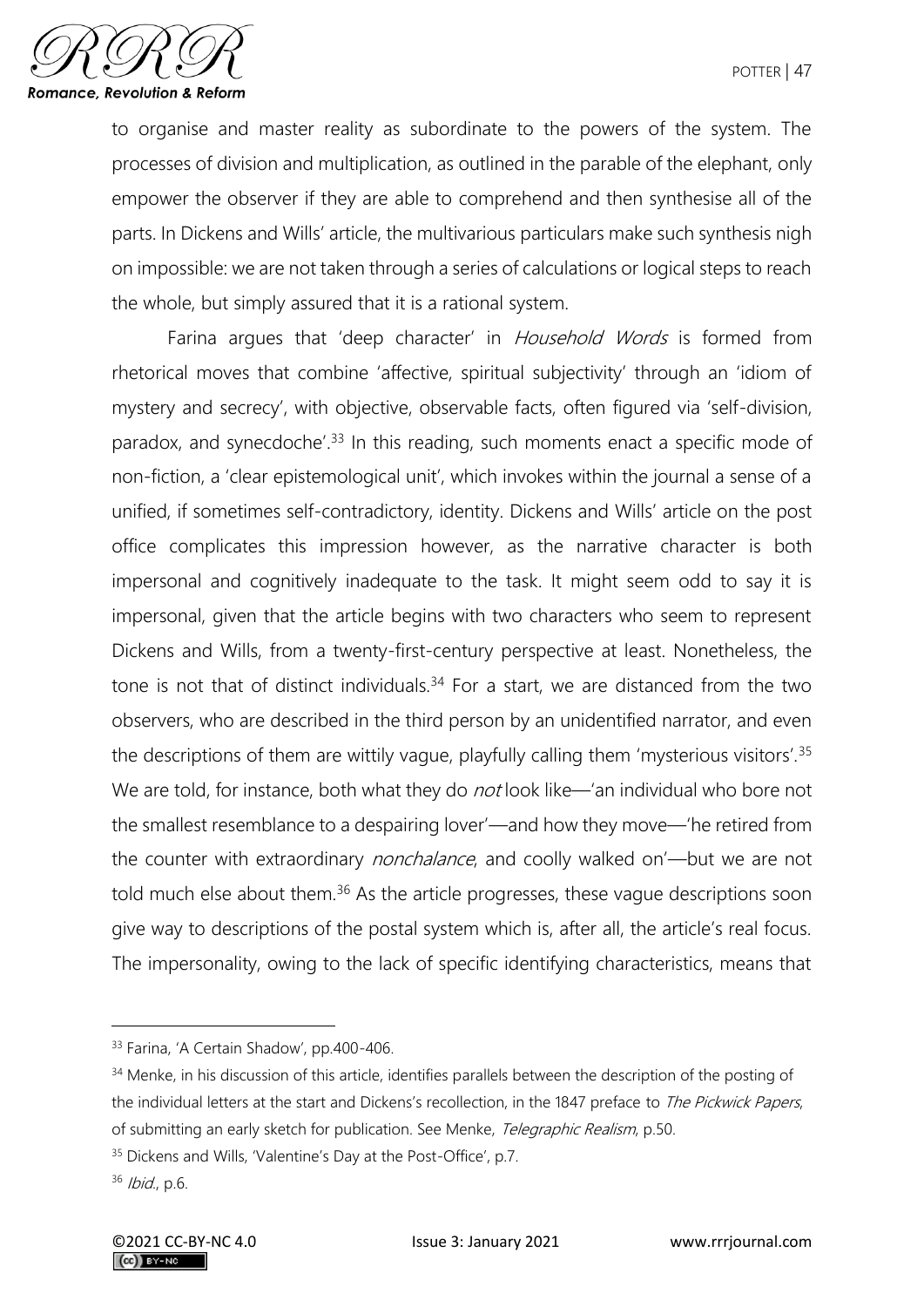

the reader can easily slot themselves into the narrative viewpoint, but also that individuality is lost to a sense of a *someone* but not a specific person. That, combined with the narrator's insistence on the post office's incomprehensible scale, undermines the interpretative confidence of the voice itself.

Underneath the descriptive certainty of the documenting voice lies the implication that the narrator, like the reader, is just one of many interchangeable individuals who might have observed the post office. In fact, not only is the individual interchangeable, but the system is in any case too vast for observation. Levine suggests that in the novel *Bleak House*, published two years later, Dickens creates narrative suspense by withholding information at the same time as 'replacing the centrality of persons with the agency of networks', in order to portray a networked world in which information, narrative and system can never be complete, but simply extend and expand in overlapping layers of connection.<sup>37</sup> A similar thing happens on a smaller scale in Dickens and Wills' article, in which information is withheld, not to create suspense but instead to signal the incompleteness of the description, and where the centrality of a narrative character seems to have been replaced by the logic and agency of systems of labour beyond their comprehension. In place of a distinct individualised character to observe and narrate the account, we have a narrator defined mostly by the function they perform. At stake here is the deeper relation between self and system, a relation generalisable beyond the post office to include other large-scale systems. If the individual is defined primarily by their function, then it follows that the value ascribed to them is dictated by the system with which they are interacting and is liable to change as they move from one context to another. The postal worker performs one function at the post office and another when they post their own letters or, more widely, when they travel on a train or attend a hospital.

The usual idea of agency is explicitly reversed in Dickens and Wills' description of the post office. The physical structure of the General Post Office, an embodiment of that system, is the subject of active verbs, as in 'huge slits gape', 'sashes yawn', and 'panes open for clerks', creating the appearance that the system acts and the clerk is

<sup>&</sup>lt;sup>37</sup> Carline Levine, 'Narrative Networks: Bleak House and the Affordances of Form', NOVEL: A Forum on Fiction, 3.42, (2009) pp.517-523 (p.520).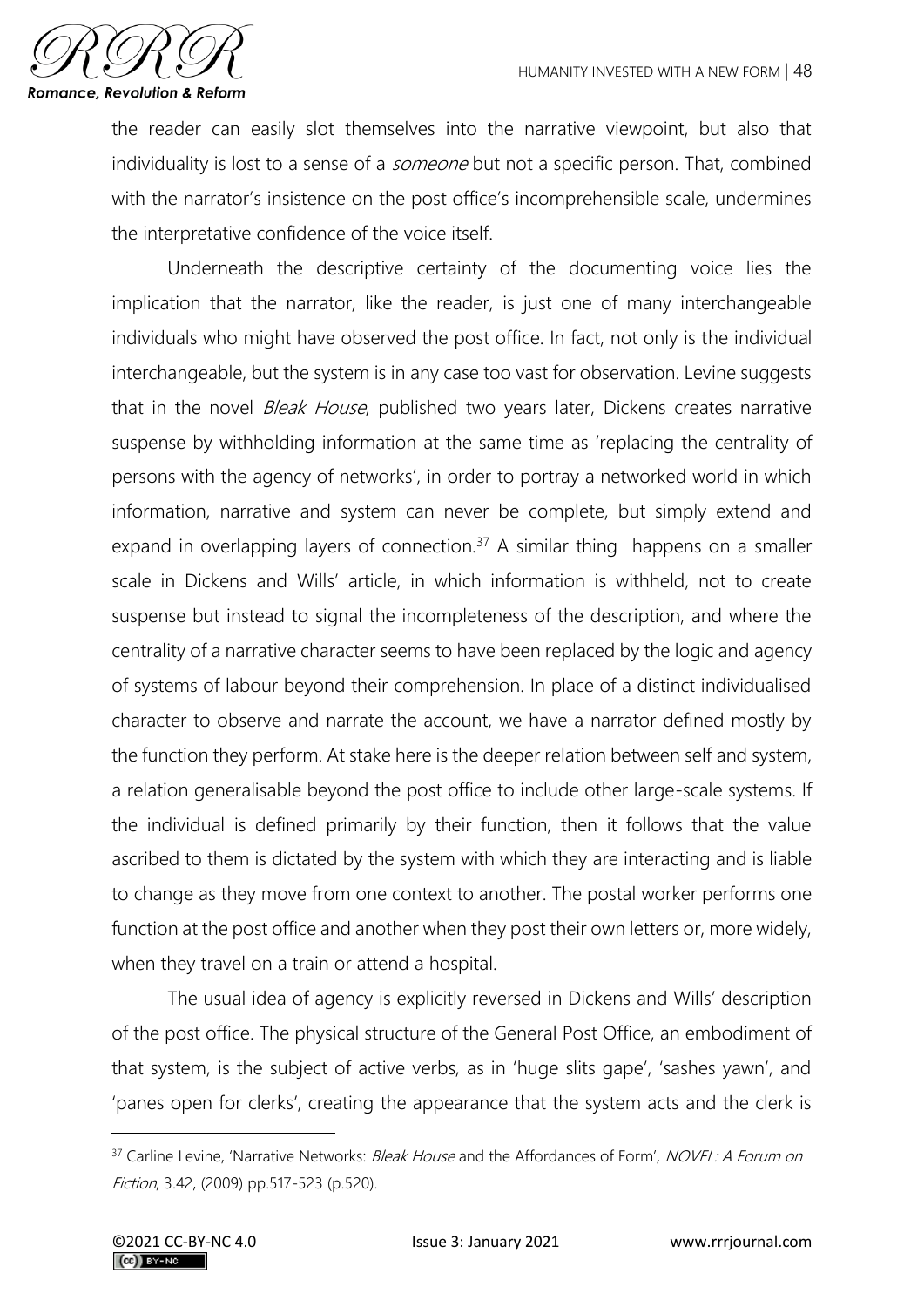

acted upon. Where people are the subjects of active verbs, they are often overwhelmed and subsumed by scale, as when they are 'up to their knees in newspapers'.<sup>38</sup> Dickens and Wills' use of rhetorical techniques to create a sense of character is not a gesture of individual empowerment over facts and figures, but nor is it the same as the alienated individualism in Augé's supermodernity, where all meaning is available to individual interpretation and all interpretation can therefore be critiqued as an individual's interpretation. Instead, what we see is a shift from a faith in a particular individual's interpretation to a belief in the logic of the system which takes apparent chaos and rationalises it into 'a system of admirable order, certainty, and simplicity'.<sup>39</sup> The article initially describes an overwhelming, even alarming, level of detail, but this is then turned into a foil for the ordering system, and the article overtly positions the workings of the system over individual judgement. We can see this in the course of a single sentence:

All the history of the time, all the chronicled births, deaths, and marriages, all the crimes, all the accidents, all the vanities, all the changes, all the realities, of all the civilised earth, heaped up, parcelled out, carried about, knocked down, cut, shuffled, dealt, played, gathered up again, and passed from hand to hand, in an apparently interminable and hopeless confusion, but really in a system of admirable order, certainty, and simplicity, pursued six nights every week, all through the rolling year!<sup>40</sup>

The comforting order of the system actually takes up a very small part of the text, occurring only in the final moment in a rhetorical move that tells readers to trust the system over their own perceptions: 'but really,' Dickens and Wills reassure, despite appearances, all this apparent chaos is 'a system of admirable order, certainty, and simplicity'.<sup>41</sup> The paragraph ends, in a final flourish, by using its progression from chaos to order as a way to reaffirm conservative Anglican values: 'Which of us, after this, shall find fault with the rather more extensive system of good and evil, when we don't quite understand it at a glance; or set the stars right in their spheres?'.<sup>42</sup>

- $40$  Ibid.
- $41$  Ibid
- <sup>42</sup> Ibid., p11.

<sup>&</sup>lt;sup>38</sup> Dickens and Wills, 'Valentine's Day at the Post-Office', p.9.

 $39$  Ibid., p.9.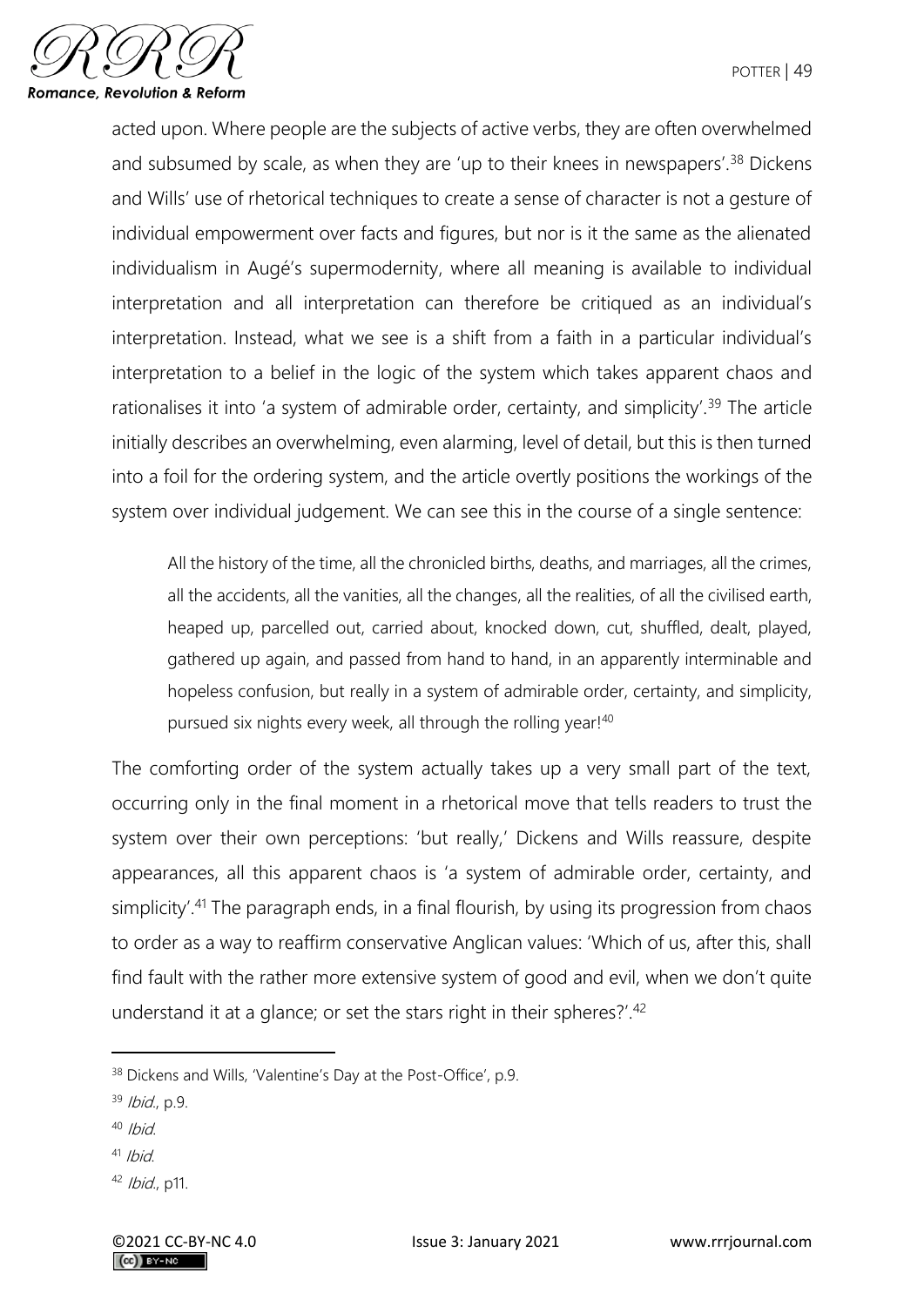

Towards the end of the article, Dickens and Wills give a mildly alarmed description of the supervisory surveillance conducted on postal workers. This surveillance is in the form of 'an invisible individual' who at any given moment may or may not be 'stealthily watching behind the ground glass screen'.<sup>43</sup> 'Only the other day', Dickens and Wills report, this hidden supervisor is said to have 'detected a sorter secreting 140 sovereigns'.<sup>44</sup> For Dickens and Wills, although such surveillance is 'deplorable' it is the fault of the public for creating the temptation to steal in the first place 'by enclosing actual coin' in their post.<sup>45</sup> In their view, the individual clerk is powerless before situations created by the system: '[n]o man can say that, placed in such circumstances from day to day, he could be stedfast'.<sup>46</sup> The system thus enacts its principles and laws upon the individual. Whereas one might read the situation as a critique of a system that places a poor worker in constant temptation and under constant surveillance, in the article, the surveillance is excused by the temptation and the temptation is blamed on the public putting coins in the post. In effect, this becomes an example of a system having to mitigate the foibles of individual people and human error. The overall thrust of the article is thus to encourage readers to trust the system over their own experience, perception, and judgement. With its post slots that 'gape', 'open', and 'yawn', the system itself is personified in a way that smooths the tension between human and non-human, while glossing over the differences between individuals who become parts of the system's machinery, in a manner akin to the workers in Knight's articles on 'cheapness'. In essence, we see the two versions of society that Caroline Levine finds in Dickens's novels *Bleak House* (1853) and *Hard Times* (1854): '[w]hile Hard Times, by relying on synecdoche, renders society as a finite sum of social groups, Bleak House, by choosing networks over representative types, constantly runs up against the limits of its own capacity for representation'.<sup>47</sup> In Dickens and Wills' article only a few years earlier, people are represented as exchangeable parts defined by their

- $45$  Ibid..
- $46$  Ibid

<sup>43</sup> Ibid., p.9.

<sup>44</sup> Ibid., p.11.

<sup>&</sup>lt;sup>47</sup> Levine, 'Narrative Networks: *Bleak House* and the Affordances of Form', p.522.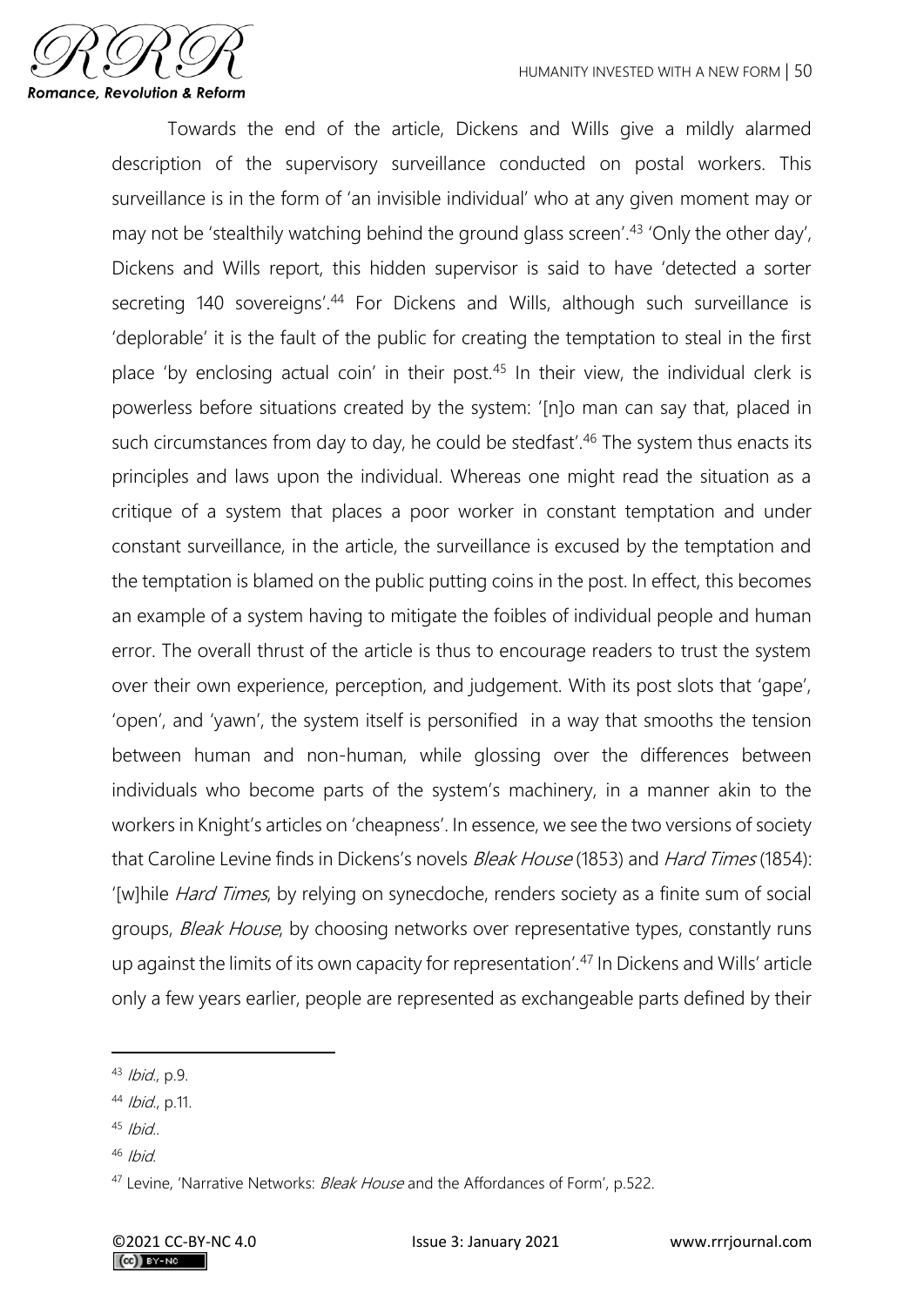

function within the system and as a sort of 'finite sum of social groups'. Anyone cast in the role of clerk, it is suggested, would act in the same way. However, the system itself, as a network, is constantly running up against the limits of the article's capacity for representation and, by implication, the observer's capacity for observation and understanding.

## 2. THE HOSPITAL

A year after the publication of 'Valentine's Day at the Post Office', Frederick Knight Hunt wrote a similar article for *Household Words* about another social institution, entitled 'Twenty-Four Hours in a London Hospital'. Knight Hunt's article offers us a useful comparison to examine how the strategy employed by Dickens and Wills to portray the post office was then adopted for other subjects in the journal's 'process' articles. Through the comparison we can begin to see how readers were encouraged to view such institutions as exemplars of a broader systemising logic, and on a more personal level, how this shapes the relation between self and system.

Knight Hunt presents the hospital as an ordered system of particulars using similar techniques to Dickens and Wills. In fact, three key strategies are at work in his article. First, he uses a similar temporal structure to Dickens and Wills, but his article begins and ends with jarring contrasts between clock time and subjective time. The article begins in the early morning with the statement that 'everything looks so dim and dark, that when you hear it [the clock] strike six, you fancy it must have made a mistake', and ends in the early hours of the next morning: 'A night nurse […] counts the hours these long still watches of the night—wearily enough. St. Paul's Clock speaks audibly from hour to hour. One; two; still all quiet; three [...]'.<sup>48</sup> Time, as measured by clocks, organises the human experience but it also chafes against it. In other words, like Dickens and Wills, Knight Hunt employs temporal discourse markers in a way that encourages readers to trust external systematisation over their own perception and judgement.

Secondly, Knight Hunt contrasts the regimented order of the hospital with the more chaotic city scenes surrounding it. The first page of the article (the entire front

<sup>48</sup> Knight Hunt, 'Twenty-Four Hours in a London Hospital', pp.457-465 (p.457, p.465).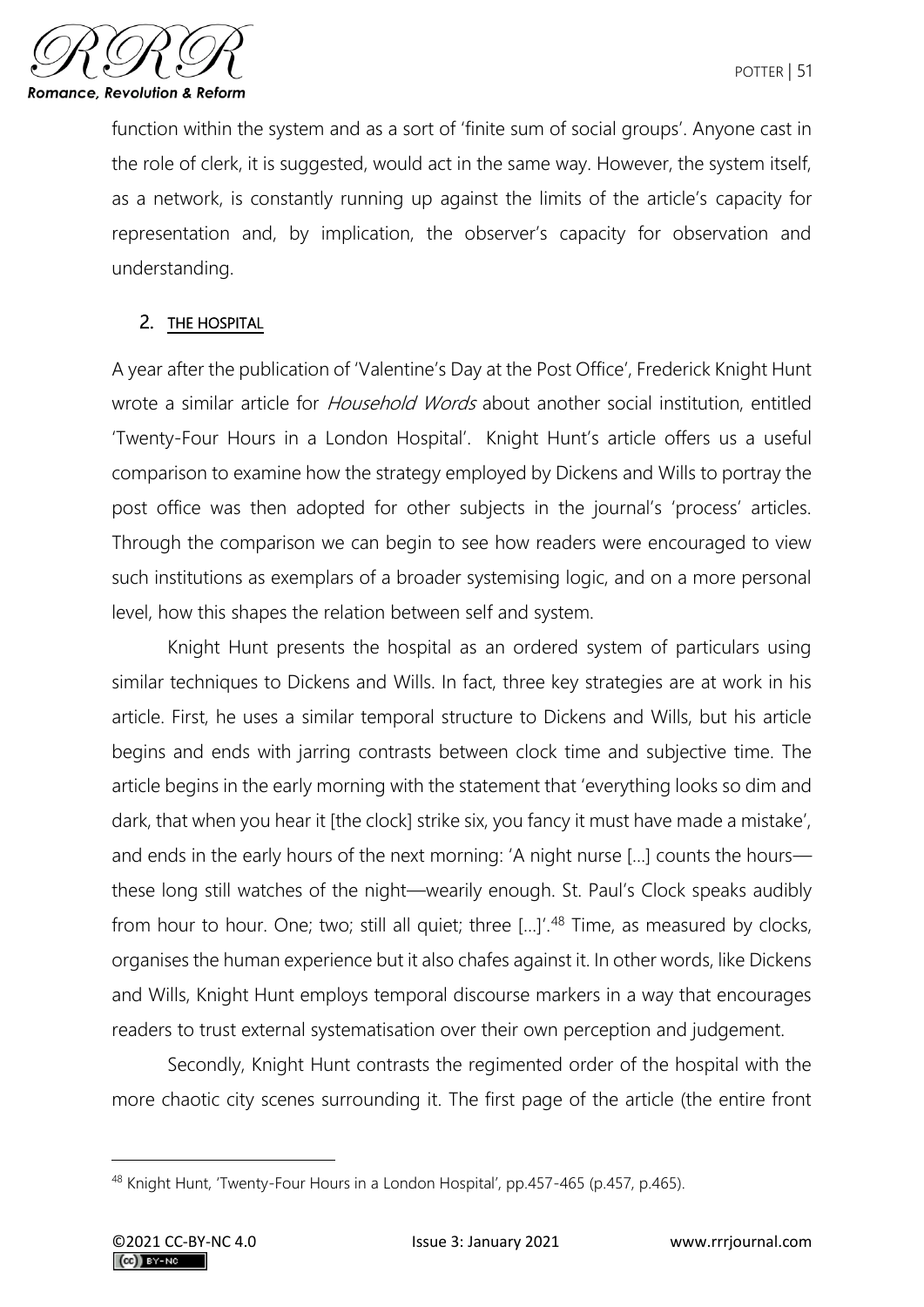

page of that particular issue of Household Words) makes hardly any mention of the hospital itself beyond the title, but is instead devoted to describing the city, which is 'a very whirlpool of life'.<sup>49</sup> Indeed, the city confounds abstract ordering:

Look out upon the army of sheep, oxen, calves, and pigs there drawn up, all full of life, and remember, then, that all this is not three days' meat for London; that within a week all these living things will have been killed, cooked, eaten, and digested, their skins in the tan-yards, their horns in the turner's workshop, and their hoofs in the glue-pot. Gone; used up; to help feed London for just a few days, and you will have one element for making up a notion of how vast an affair this same London is. But Smithfield is not a safe place for abstraction.<sup>50</sup>

London literally consumes, kills, eats, digests, and uses up its 'living things', and although the city may be construed through the same scaling technique of multiplication used by Dickens and Wills for the postal system, one can only get towards a 'notion' of its vastness. Indeed, abstraction is dangerous in this place: the city moves too quickly and is too chaotic for the observer and threatens, one supposes, to use up the observer along with all the other living things. The hospital, in sharp contrast, 'stands just where it stood centuries ago', and is inhabited by nurses who possess 'withal the modes of good management requisite for preserving order, cleanliness, quiet, and an air of comfort in places where disease in its worst forms, and with its most unpleasant accompaniments, is ever present'.<sup>51</sup> Knight Hunt's second strategy, then, is to contrast the hospital's order and stability with the human chaos surrounding it.<sup>52</sup>

<sup>49</sup> Ibid., p.457.

 $50$  Ibid.

<sup>51</sup> Ibid., p.458.

<sup>52</sup> Although not the main focus of Knight Hunt's article, it is worth noting that views of London tended towards two extremes: at the street level London was often portrayed as a bewildering chaos, while from elevated positions (panoramic views and views from balloons) London was more often portrayed as a single coherent entity. Henry Mayhew, as a striking example, longed to see London from a balloon, having focussed on its street-level chaos for his journalism. See Henry Mayhew, '"In the Clouds;" or Some Account of a Balloon Trip with Mr. Green', Illustrated London News, 18 September 1852, p.224.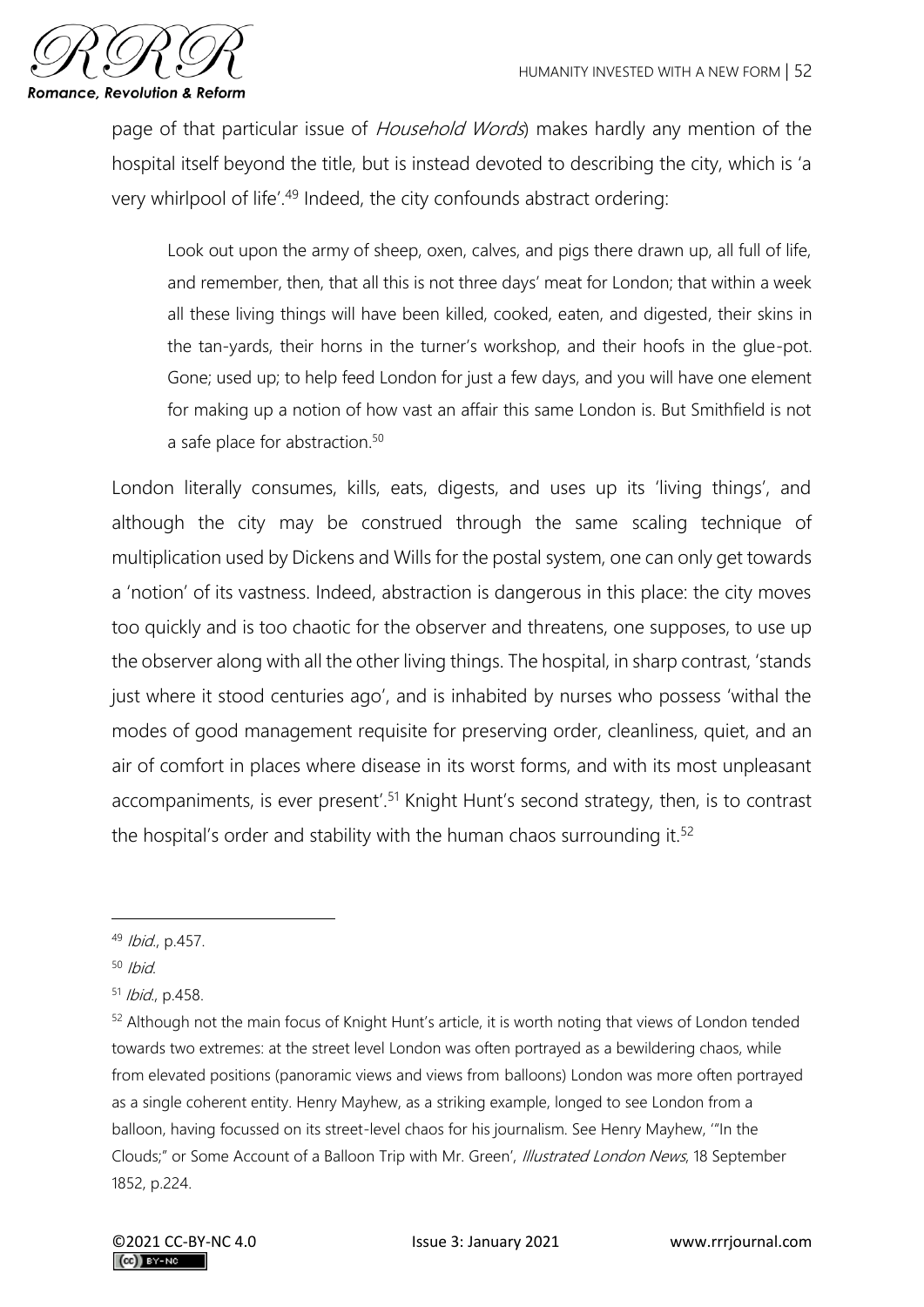

Knight Hunt's third key strategy is the way in which he presents the order of the hospital. Knight Hunt uses multiplication to create a sense of its scale. After a detailed description of a single ward, for example, he writes: 'we have only to multiply by twenty, and the whole hospital may be, thus far, understood'.<sup>53</sup> This technique necessarily relies on regularity and generalisation, and thereby elides the subtle differences that naturally occur in real-life particulars. Knight Hunt's description of a single ward, although detailed, is pointedly not of a specific ward but is a generalised description of what every ward contains. When he advises multiplying up by twenty, he qualifies it: '[o]ne ward may be appropriated to medical cases, in charge of physicians: and another to accidents, and other visible injuries and diseases entrusted to surgeons: but each has the knot of resident attendants we have described'.<sup>54</sup> Similarly, the total number of patients might fluctuate, 'but, be the number what it may, they are arranged in companies, controlled and attended as we have seen'.<sup>55</sup> Regularity, then, is more important to Knight Hunt than specificity. The ordering system takes precedence over the chaos of details.

The hospital is rendered generic and decentralised in the manner of larger-scale phenomena. Even though one can stand in front of it and point to a material entity that is the hospital, it exists in Knight Hunt's text as something more complex. Knight Hunt is clear about the problems of conflating the hospital with its physical structure: although the hospital has stood, reassuringly for 'centuries', the 'present building has no remnant of the old one in its construction'.<sup>56</sup> One can indeed stand and look at it, but the buildings, we are told, 'give no idea of the real character, or exact extent of the place'.<sup>57</sup> Although one might observe a specific ward, Knight Hunt chooses not to do so because, in order to multiply to scale and conceive of the whole hospital, one must understand the generalities of a ward, not of this ward.

- $54$  Ibid
- $55$  Ibid.
- <sup>56</sup> Ibid., p.458.
- $57$  Ibid

<sup>53</sup> Knight Hunt, 'Twenty-Four Hours in a London Hospital', p.459.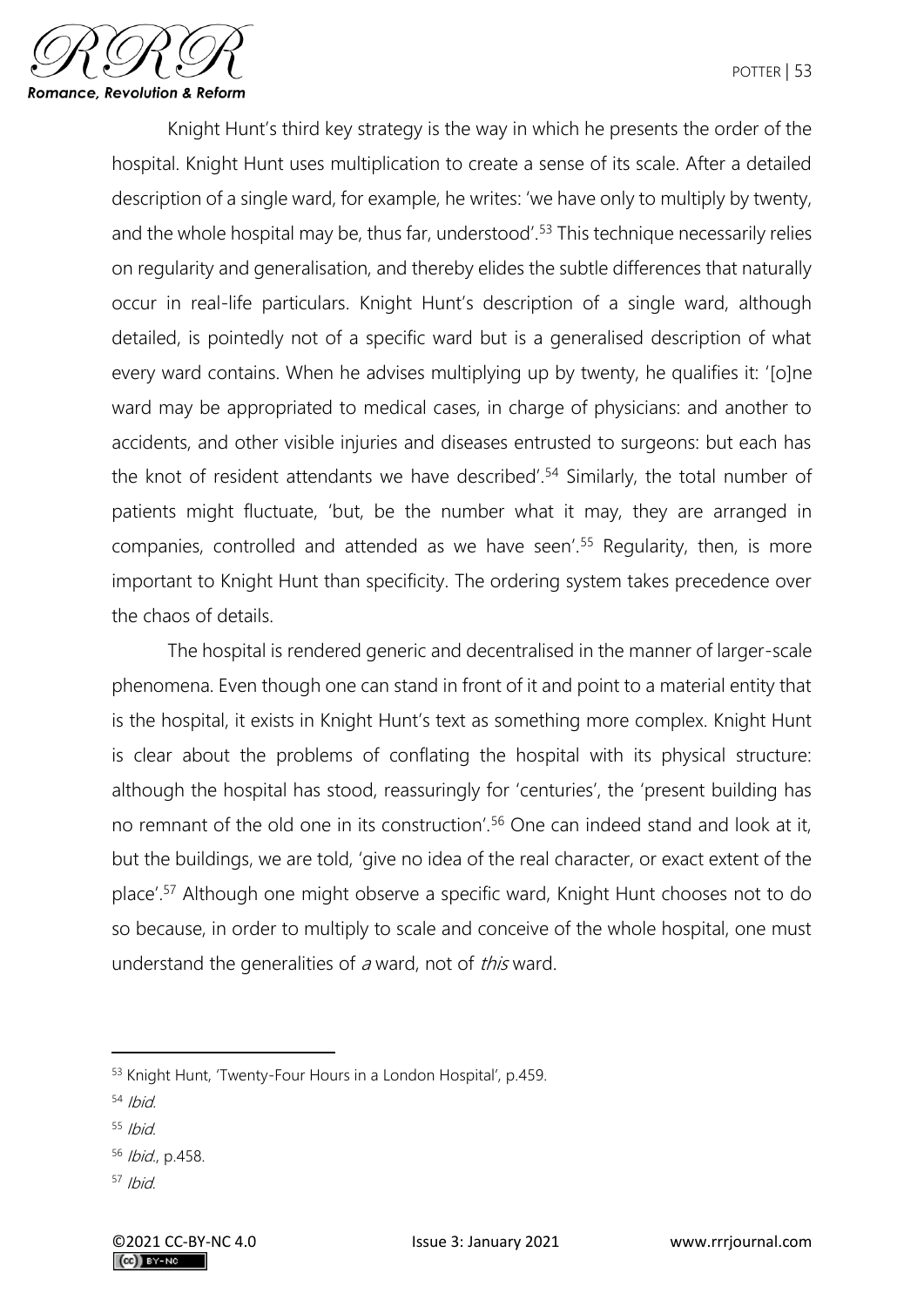

The prioritisation of general regularity over specific differences is central to both the description of the post office and the hospital. These are locatable, concrete institutions, but their 'real character', in Knight Hunt's words, is in their decentralised regularity and subordination to systematised processes. This cognitive technique employs relatively new ideas about systematic order to make the world observable, but it does so by moving away from detail to present a higher-level view. Specific wards are lost to the overview of the hospital as a formation of wards in general. The technique helps alleviate issues with overabundance, since it omits or avoids details, and also precludes Augé's third figure of individuality of reference, since such individual reference would be necessarily attentive to specific individual details.

Perhaps the most fundamental aspect of these Victorian texts is their shared attention and adherence to chronological time, an aspect of rationalisation most fully realised by the recent adoption of standardised or 'railway' time in the 1840s. Augé writes of supermodernity's excess of events, whereby too much occurs within a compressed timeframe to be properly understood within a historical framework. Yet, this impression is only made possible by the absolute rule of standardised chronology and the technologies of communication that share news of increasing numbers of events regardless of spatial distance. Overabundance requires us first to think of multiple events happening at a certain moment – at 2pm, say. If, instead of linking those events through their moment, I think of them in relation to other events at other moments through thematic connections, or I think of them as occurring separately since I was not aware of them all at the same moment but only learned about some at a later time, then my sense of overabundance becomes allayed. In fact, the number of things happening is not really the problem; the issue is that distance no longer limits the sharing of news of those events. In the supermodern context it may also be difficult to disentangle my sense of event from my learned sense of standard chronology. But in the Victorian instance, we see in texts like those in *Household Words* the instigation of standard chronology as an organising principle to waylay overabundance. The telegraph and railway might seem to annihilate space and time, but this is not seen as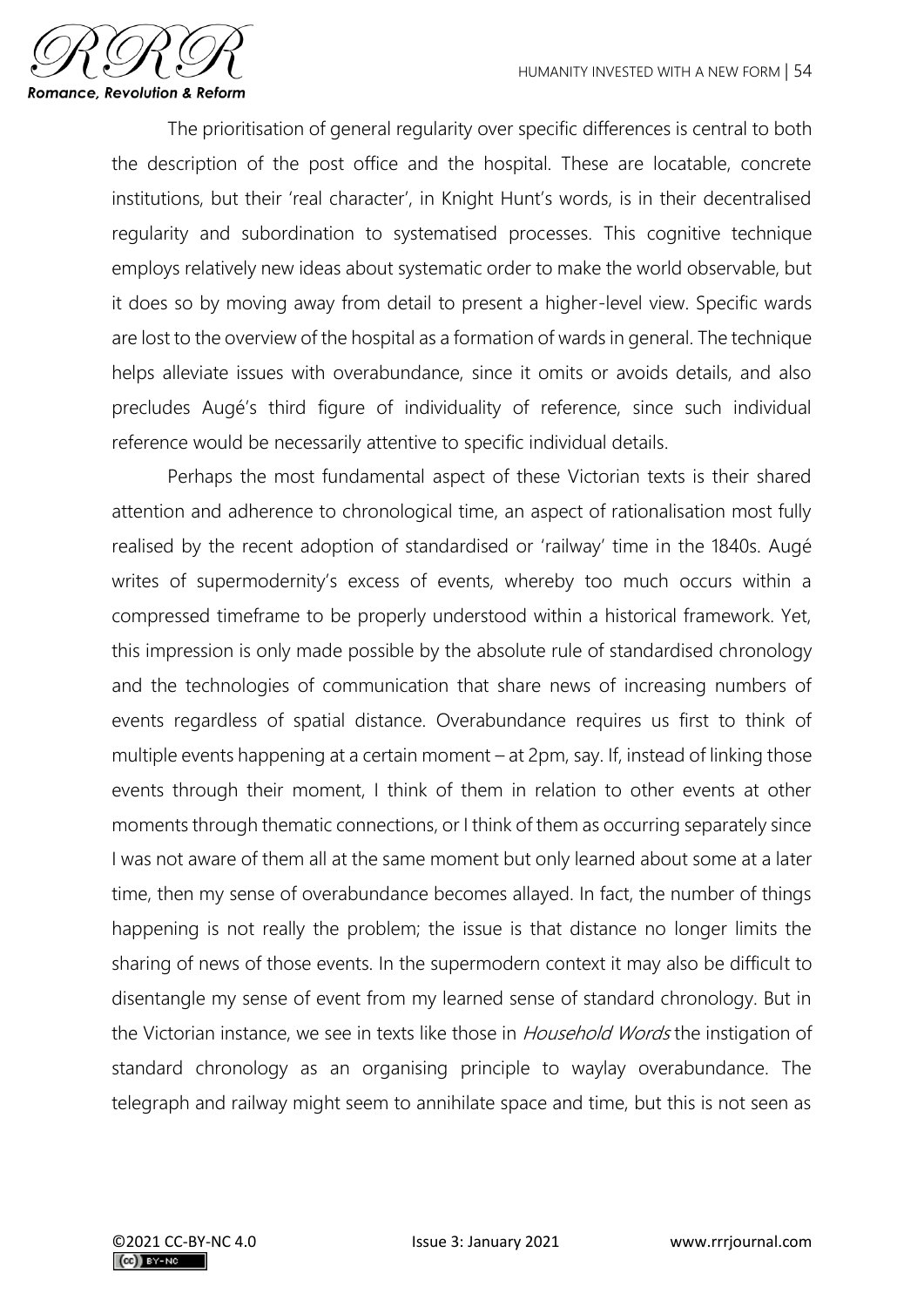

a problem in these texts; instead, it allows for the homogenisation of particulars and thus helps rationalise and control them.<sup>58</sup>

Returning, finally, to Augé's three figures of supermodernity, we can form an overall view of the techniques employed in Dickens and Wills' account of the post office and Knight Hunt's account of the hospital. These articles begin with chaotic descriptions of London where too many things happen all at once—an 'overabundance of events' as Augé might put it—but this overabundance does not stem from the systems of infrastructure and information which sublimate the individual and particular. Instead, in an inverse of late twentieth-century supermodernity, these writers find a solution in large-scale organisational systems and suggest that the sublimation of the individual is actually the way to untangle the 'tangle of interdependences' and to process the chaotic overload of information.<sup>59</sup> Similarly, as in Augé's second figure—spatial overabundance—space does indeed seem both smaller and larger in these articles: we are in a single place looking at a single thing and yet to look at the hospital buildings, to consider a specific ward, is to lose the 'idea of the real character', just as to consider a single letter, or a single newspaper, or a single worker, or a single destination, is to lose sight of the whole of the post office system.<sup>60</sup> But again, this effect is not seen as a problem by these writers. Instead, the newly extended reach of such systems is portrayed as offering greater mastery over the world, to move out of the chaos of details, and to extend the range of influence from any given point.

To offer up some of one's individual agency—or better yet, someone else's, such as the anonymous worker or the colonial subject—was seemingly a small price to pay for the socio-economic and epistemic advantages. If, as Charles Ellet proclaimed, humanity was 'invested with a new form' by industrialisation, then these two articles in

<sup>58</sup> This view was not universally shared. Elsewhere, writers were sceptical of systematic methods of ordering. For example, Beth Seltzer, argues that M.E. Braddon's Lady Audley's Secret (1862) uses railway timetables to draw attention to 'the fictions of organization and usability, the fiction that the timetable represents the real, and the fiction that detailed information denotes human meaning'. Beth Seltzer, 'Fictions of Order in the Timetable: Railway Guides, Comic Spoofs, and Lady Audley's Secret', Victorian Review, 1.41 (2015) pp.47-65 (p.47).

<sup>59</sup> Augé, p.23.

<sup>60</sup> Knight Hunt, 'Twenty-Four Hours in a London Hospital', p.458.